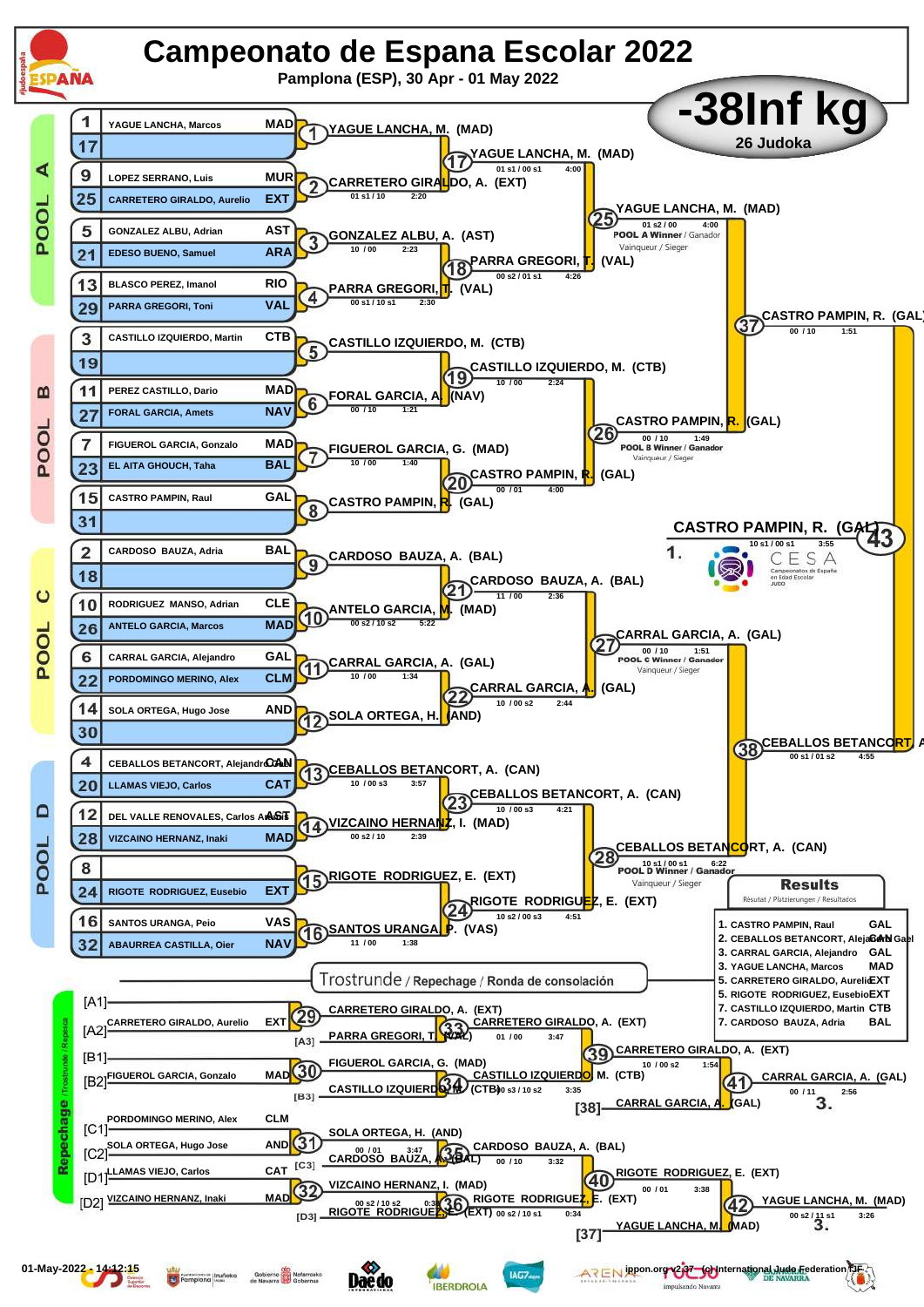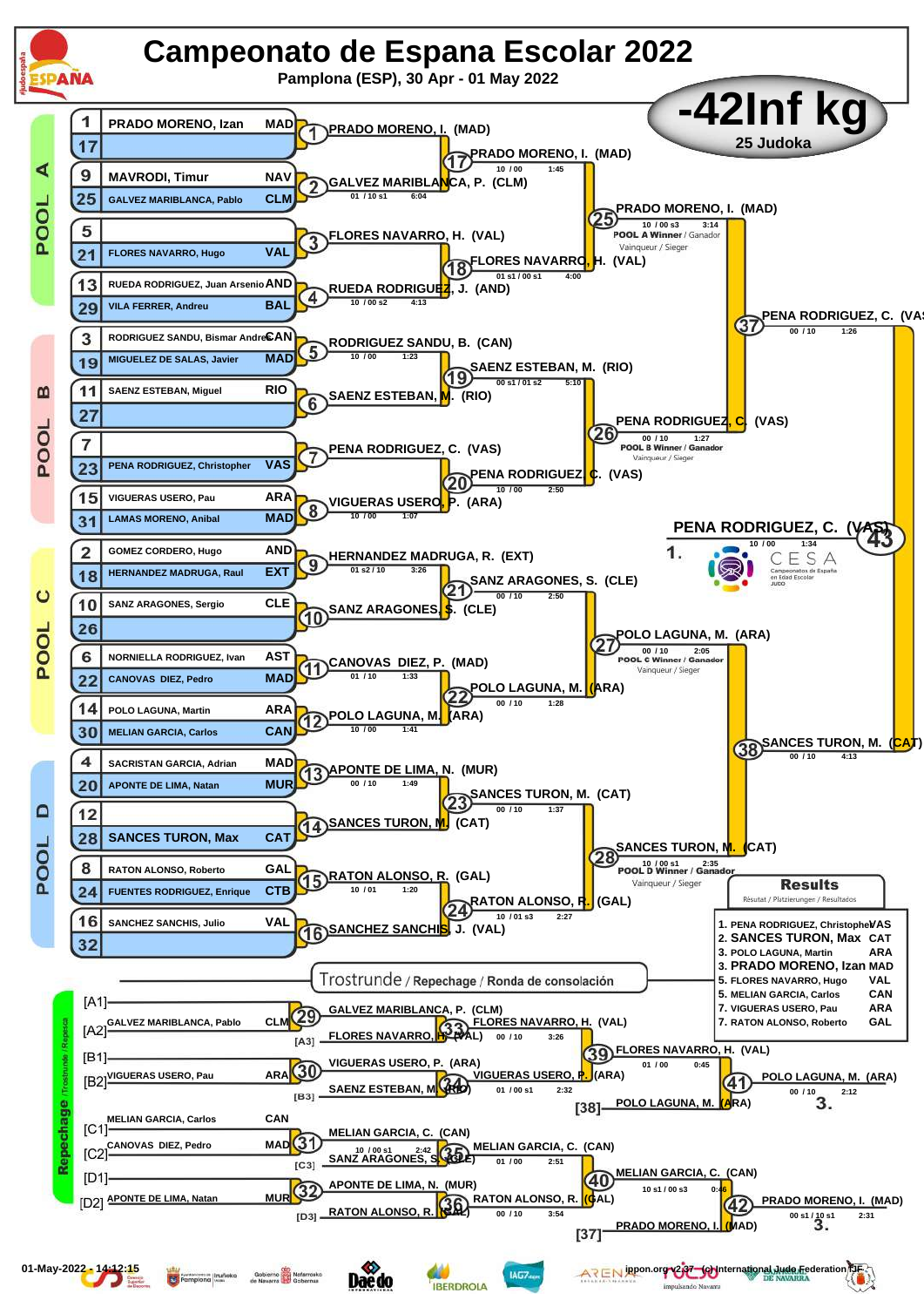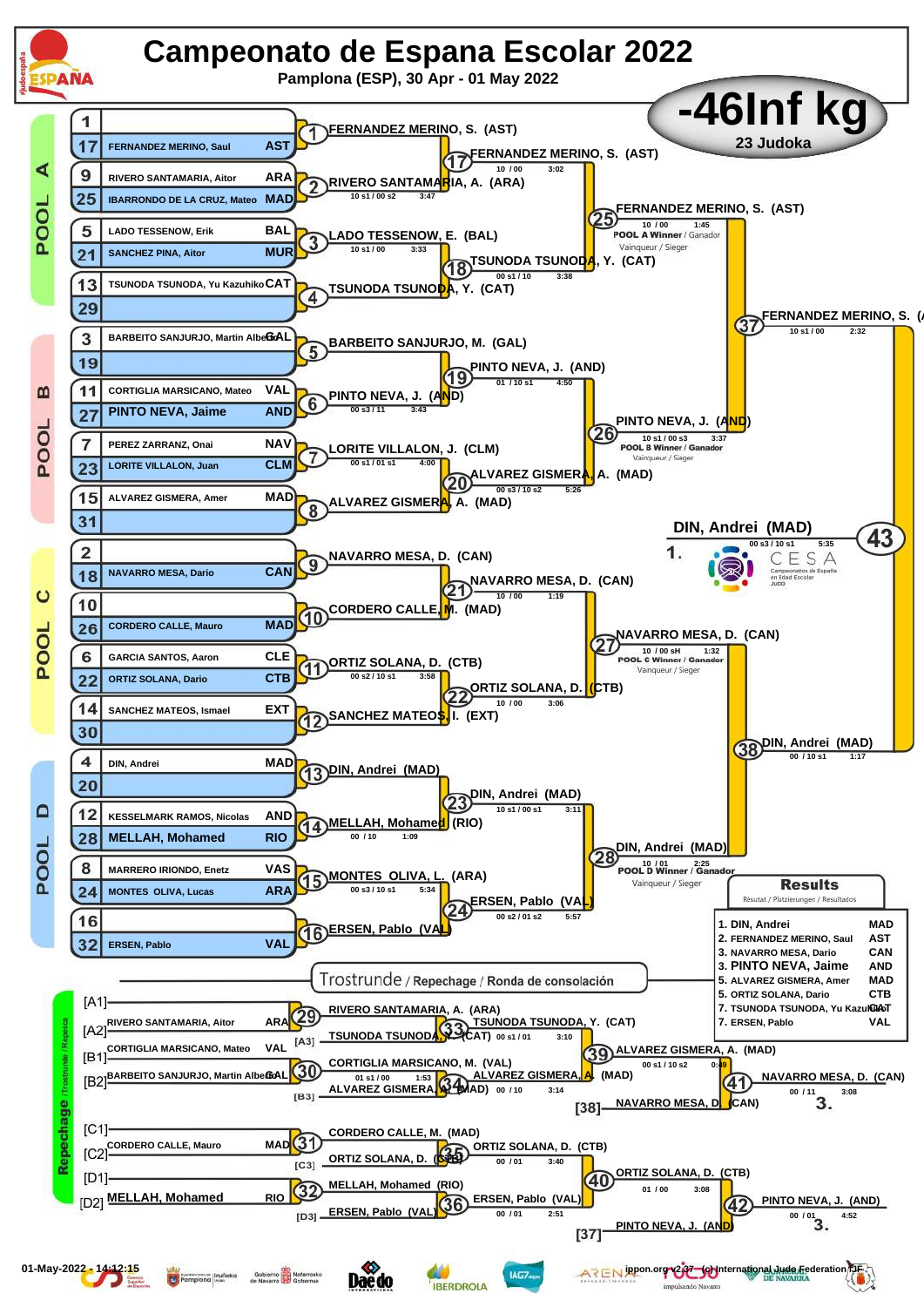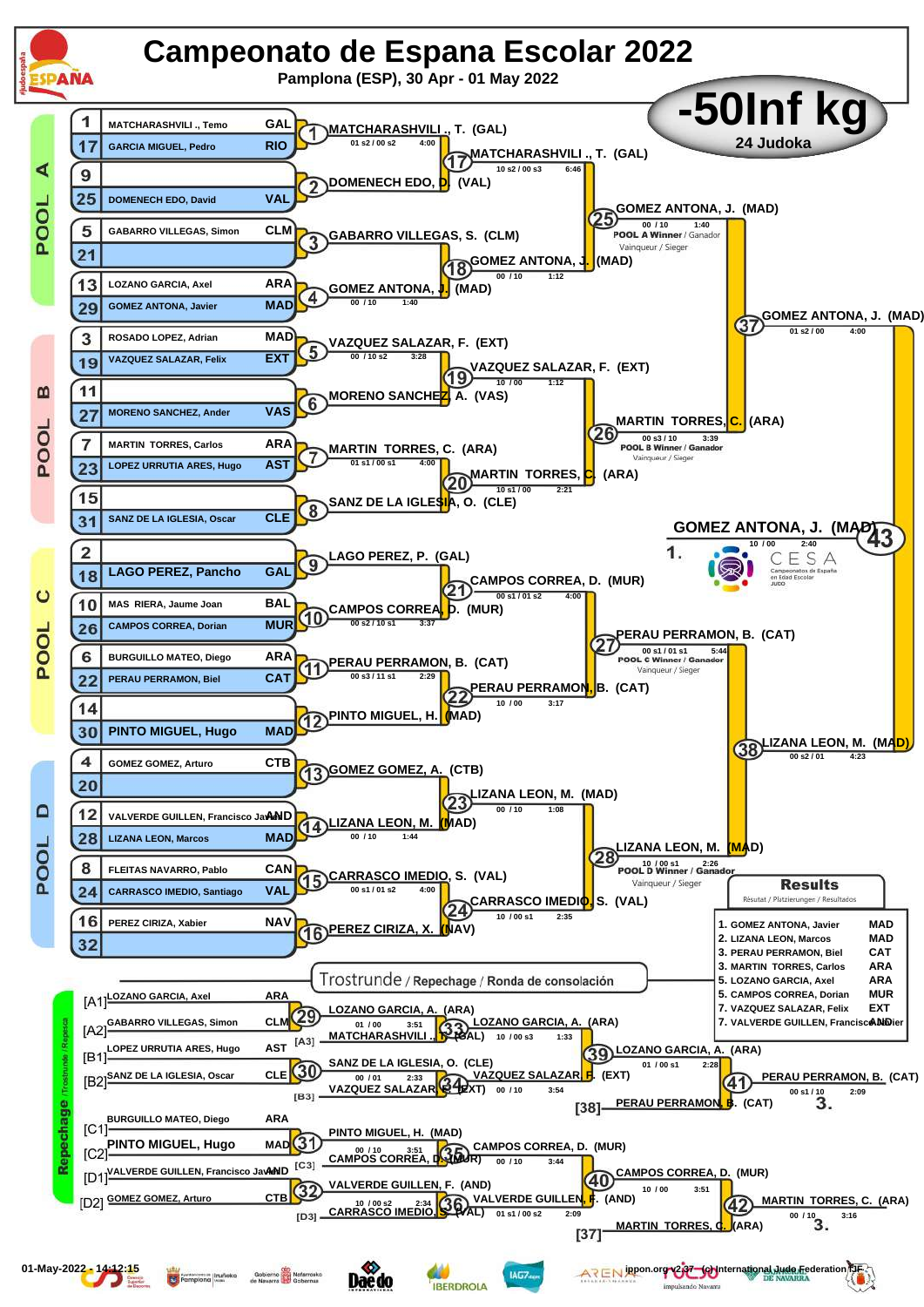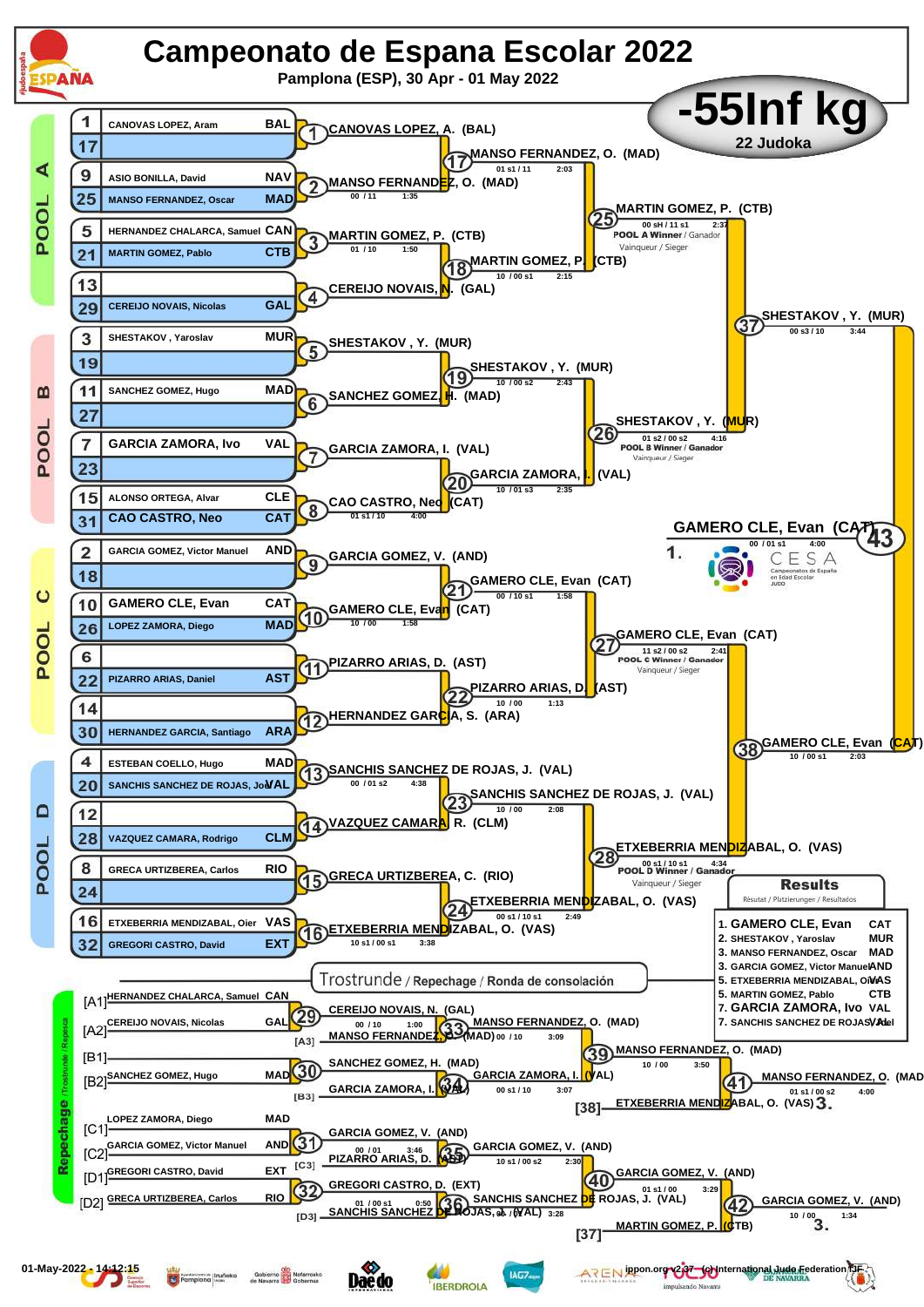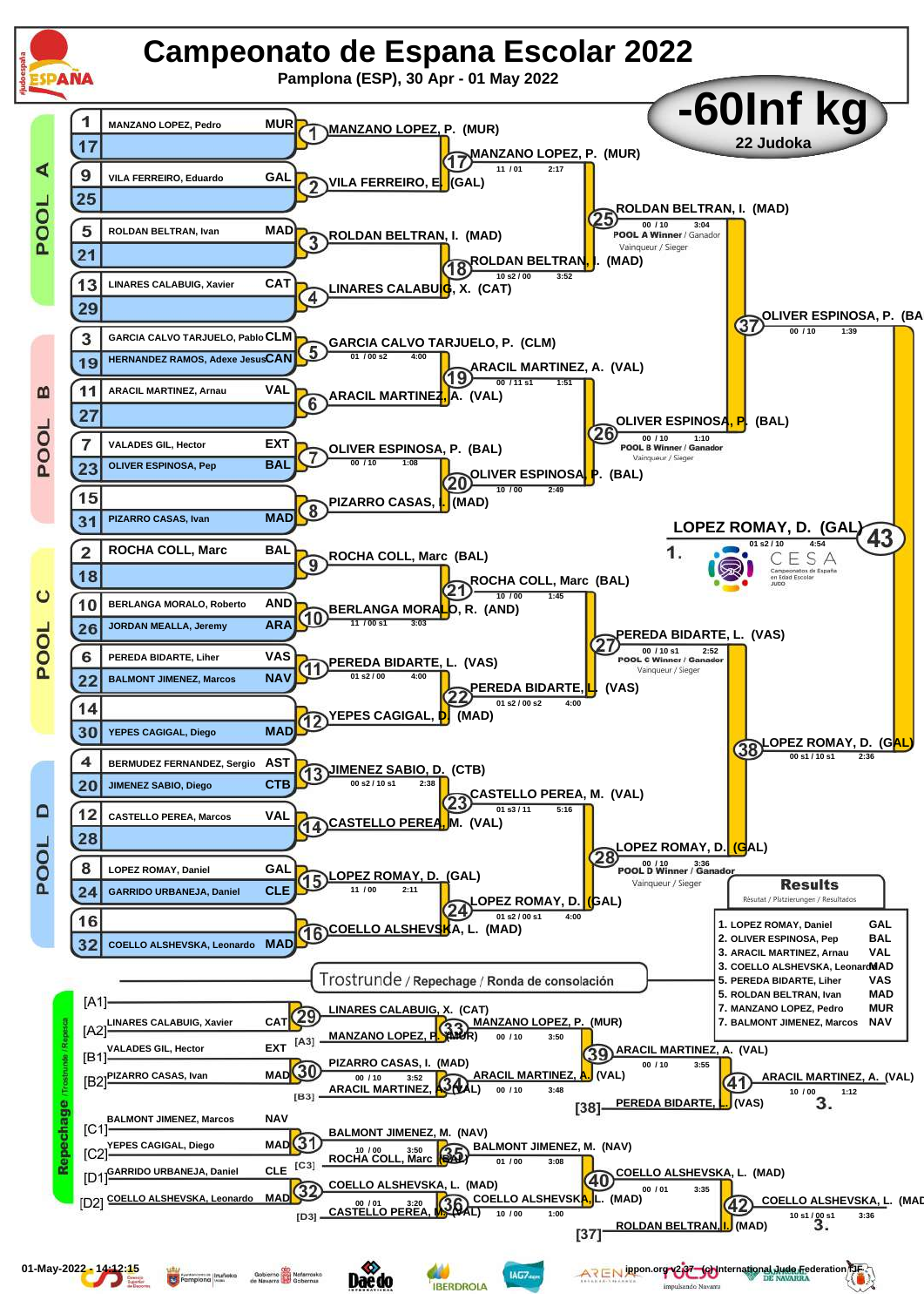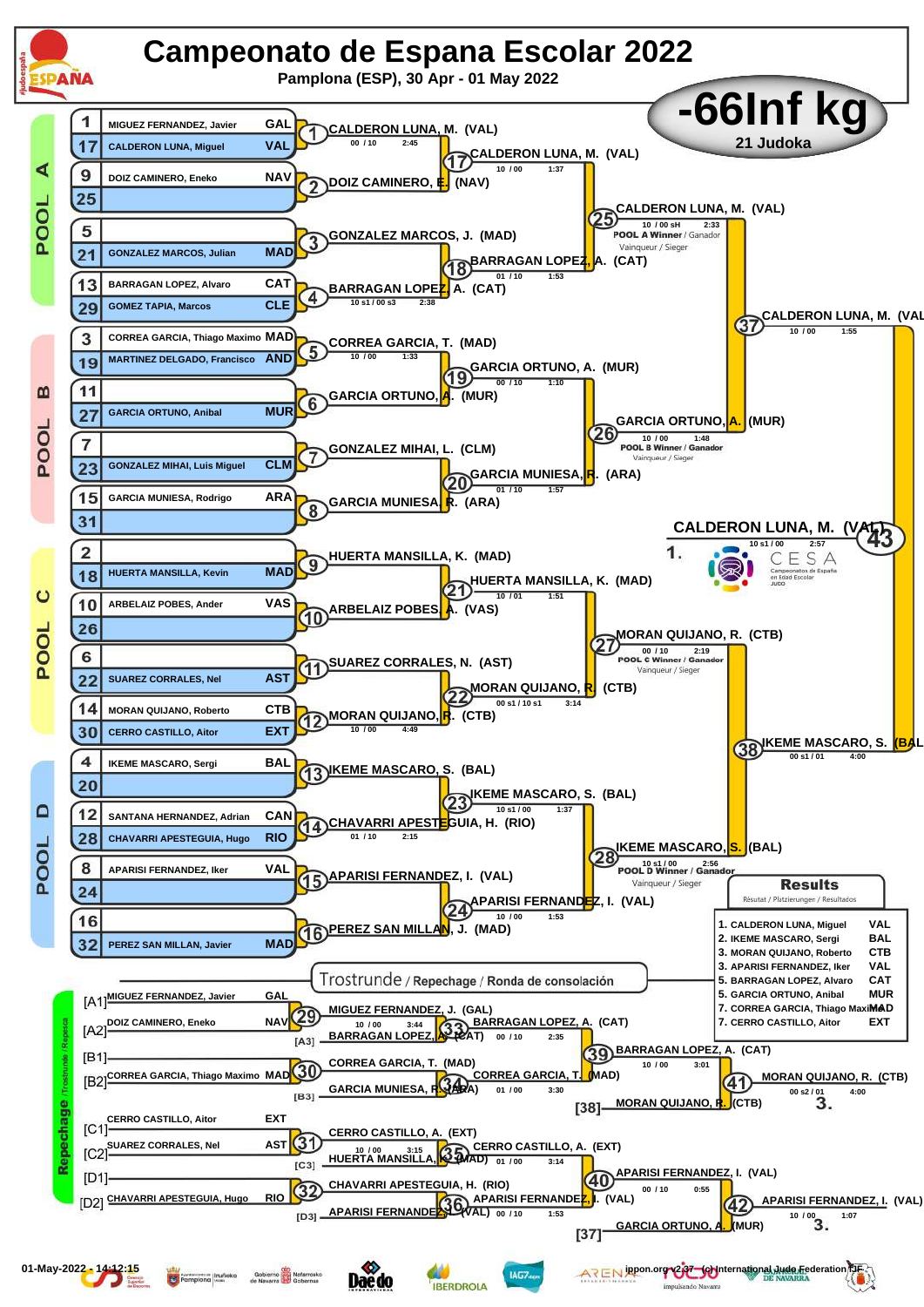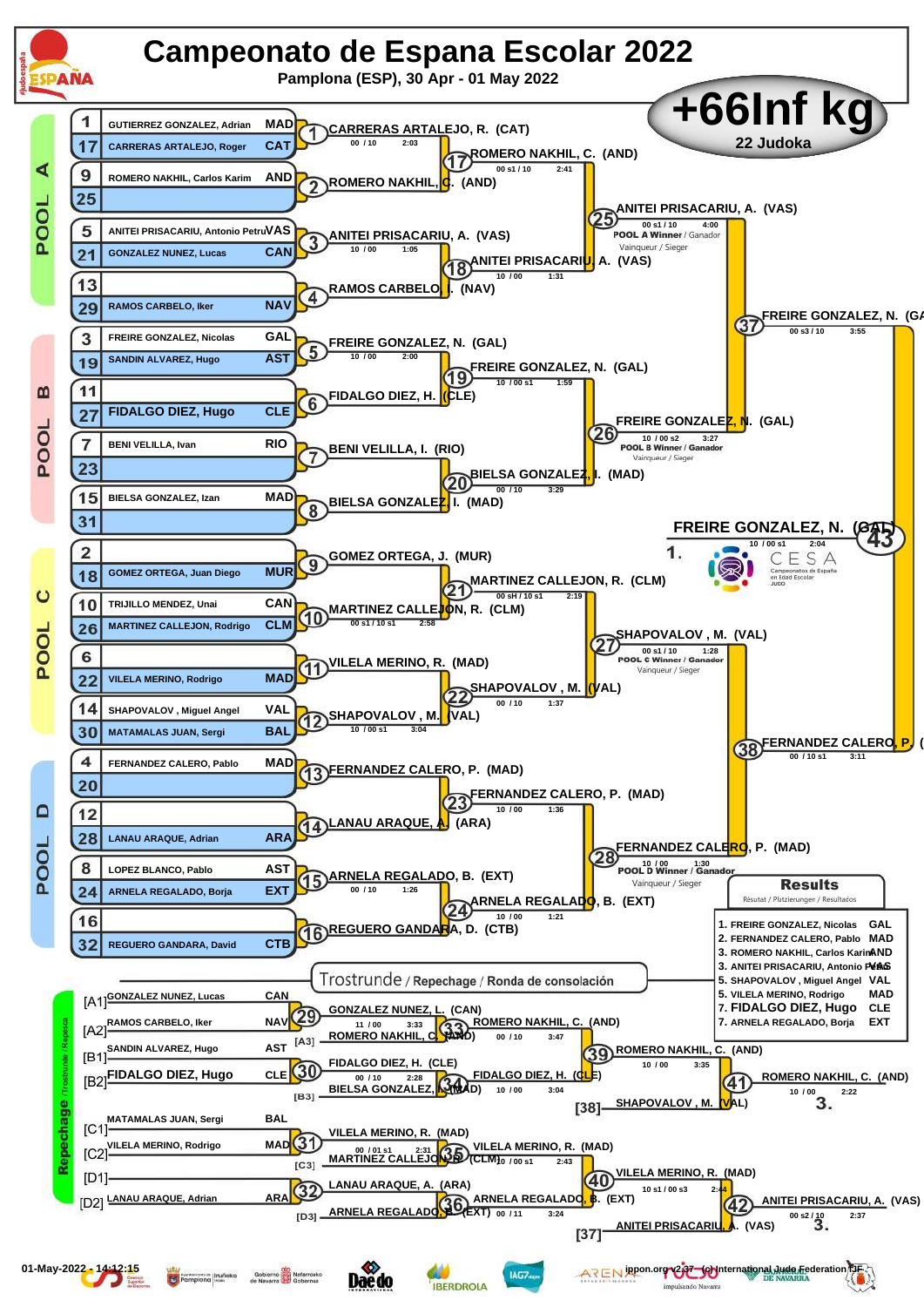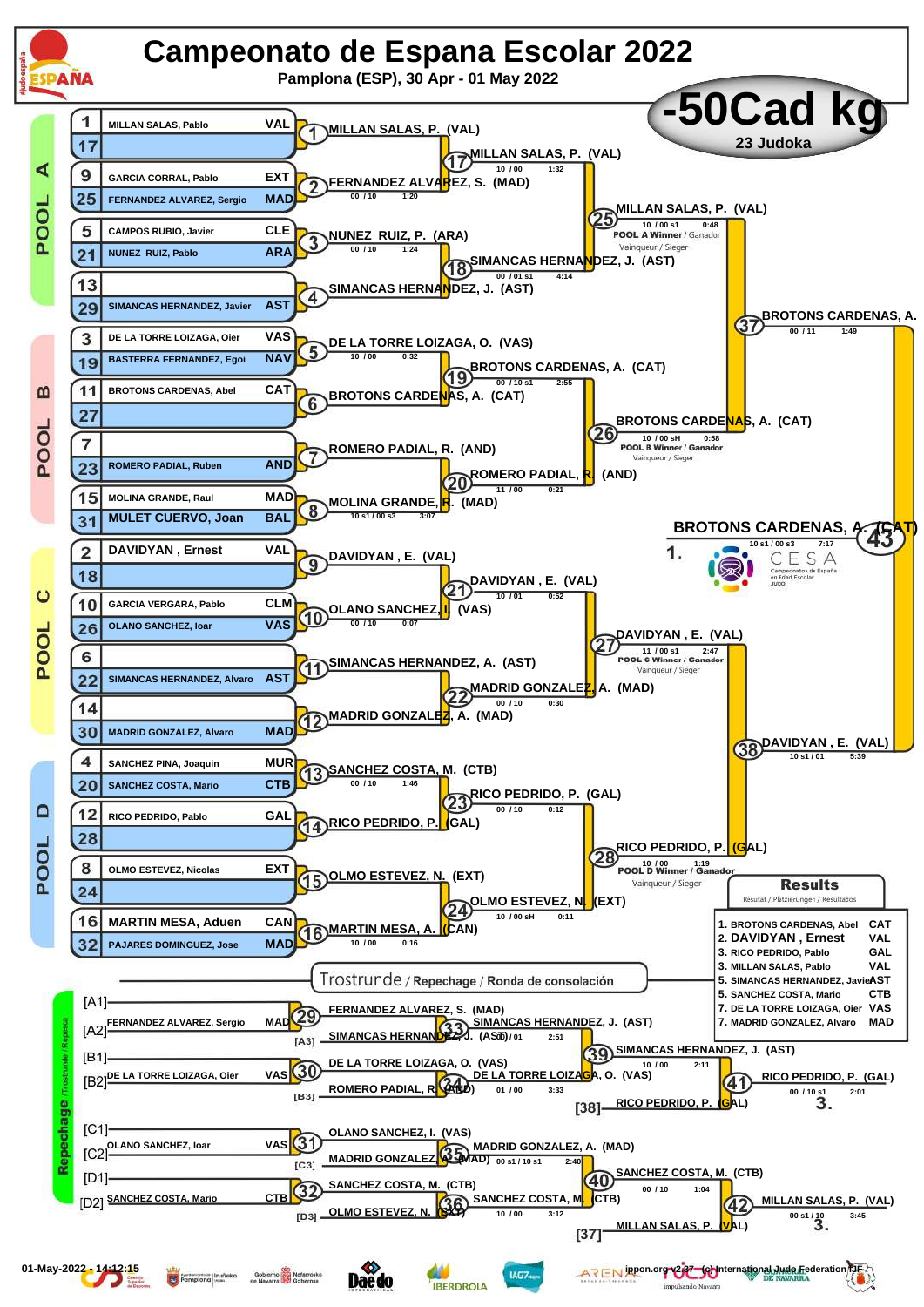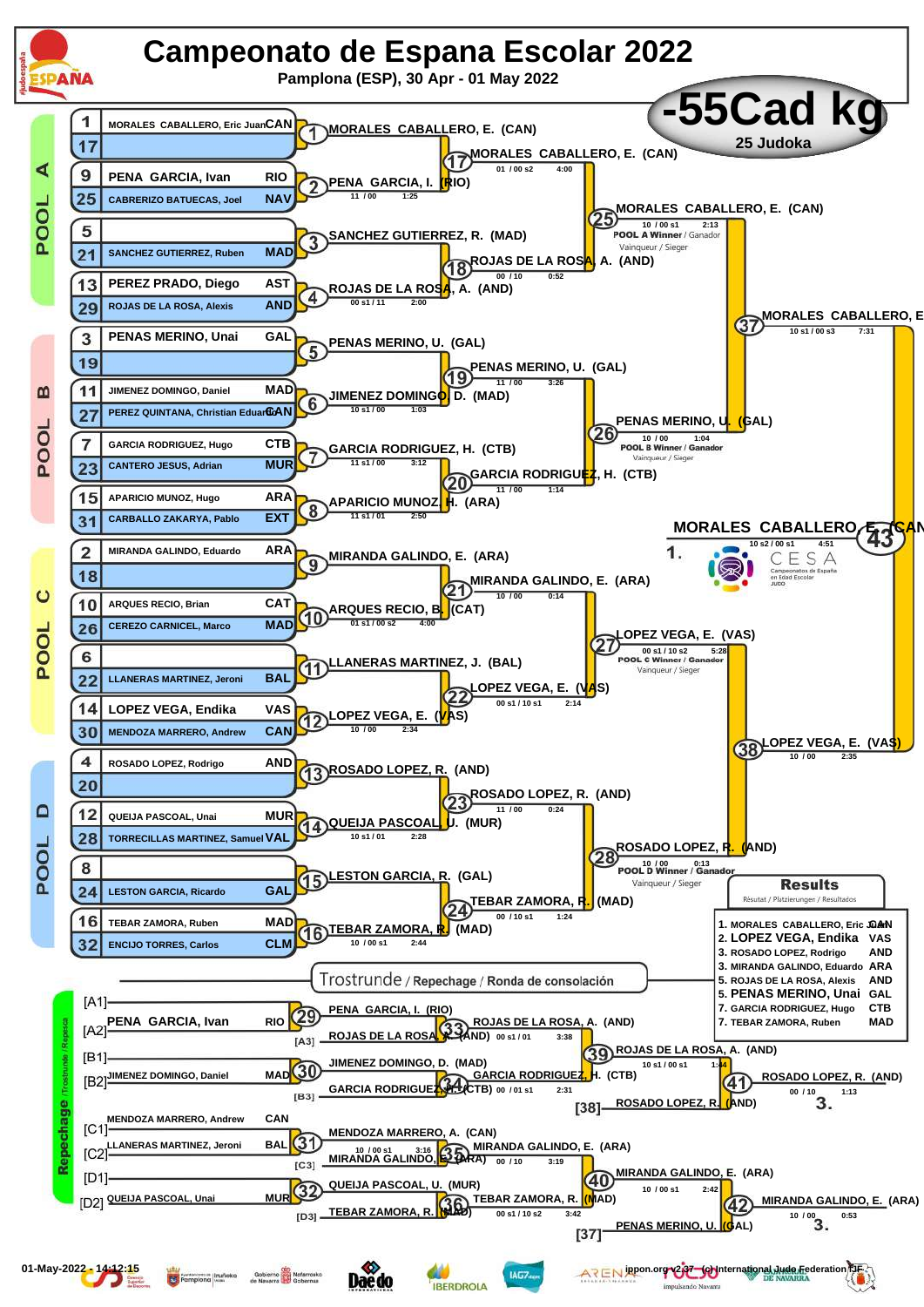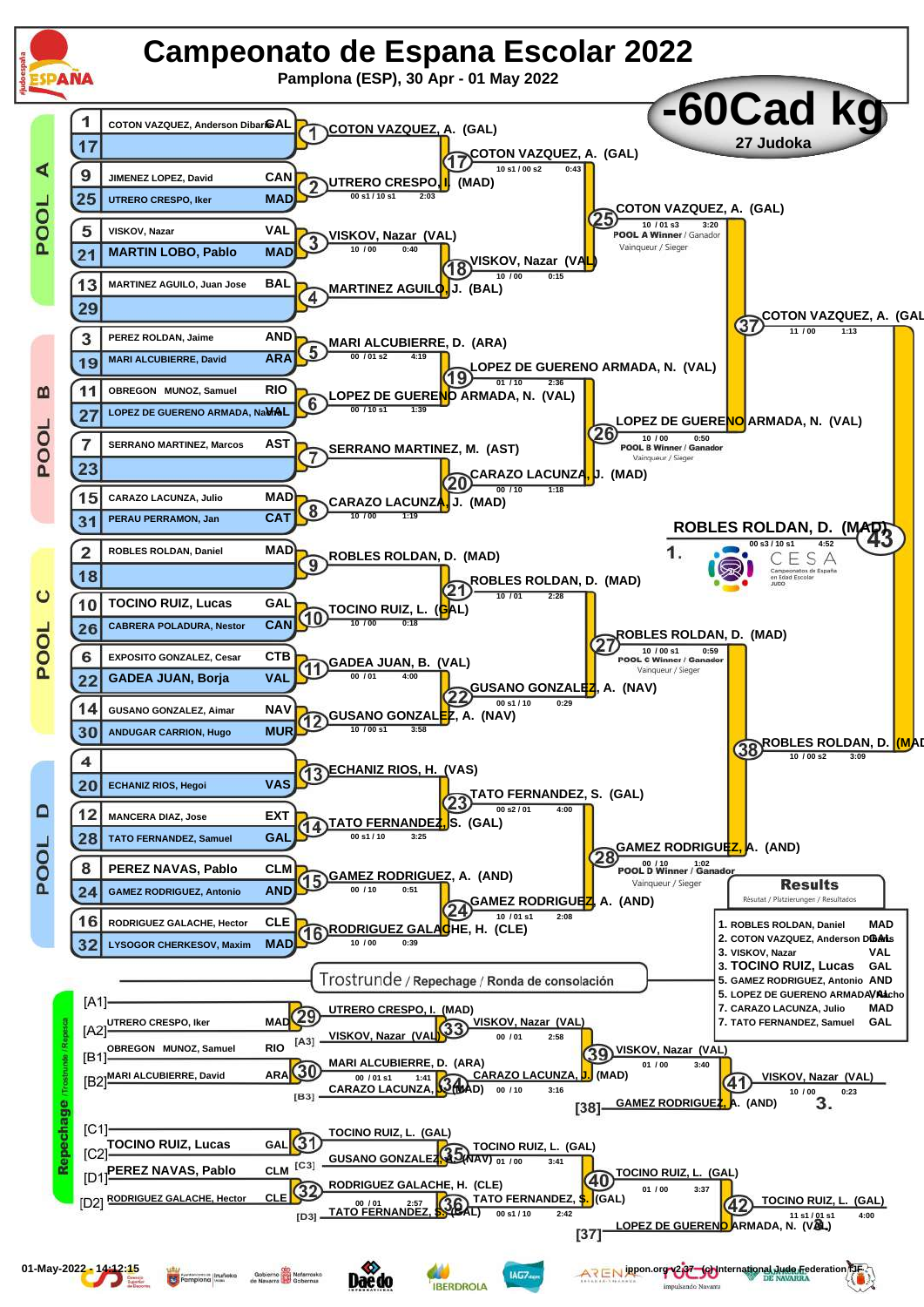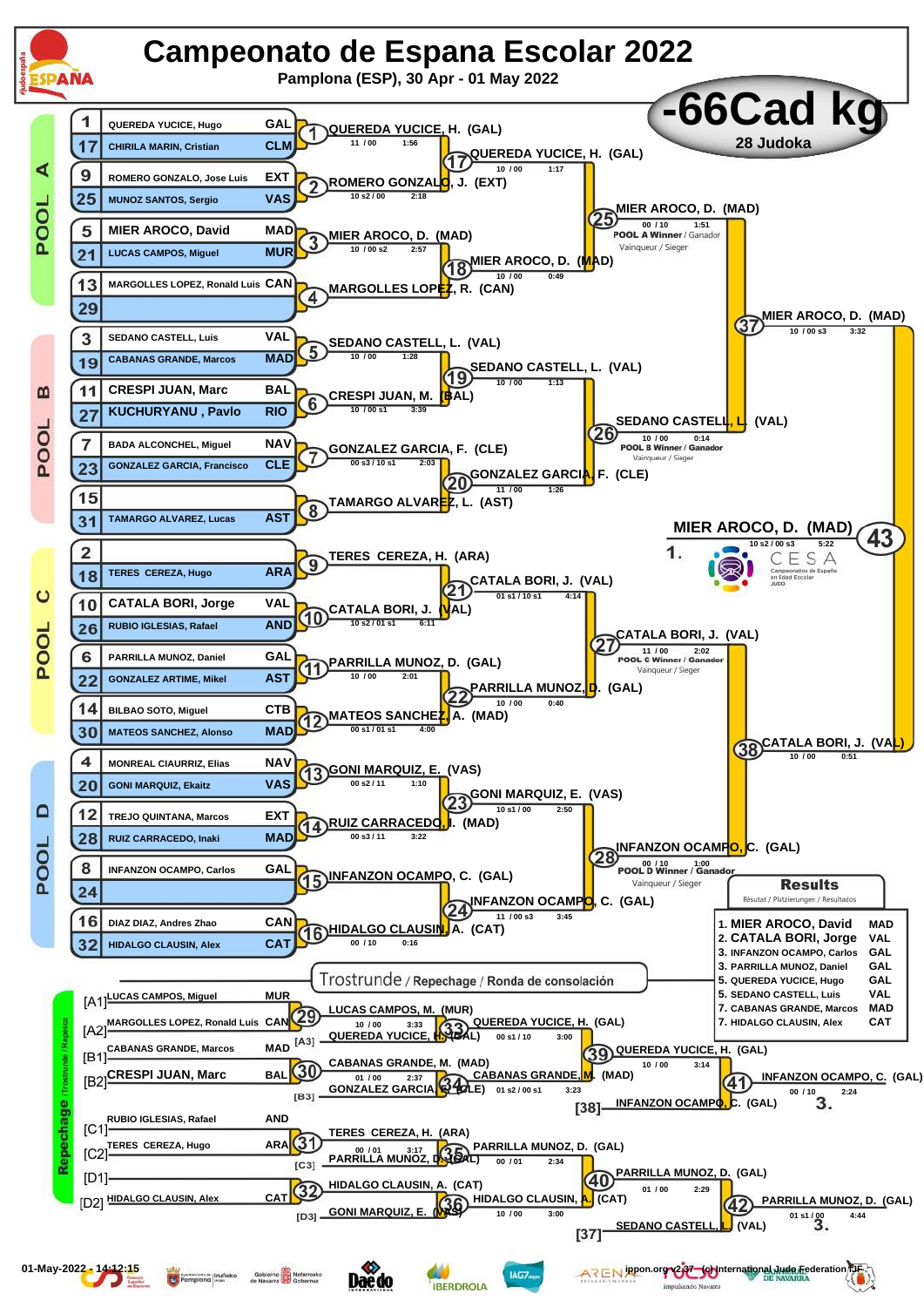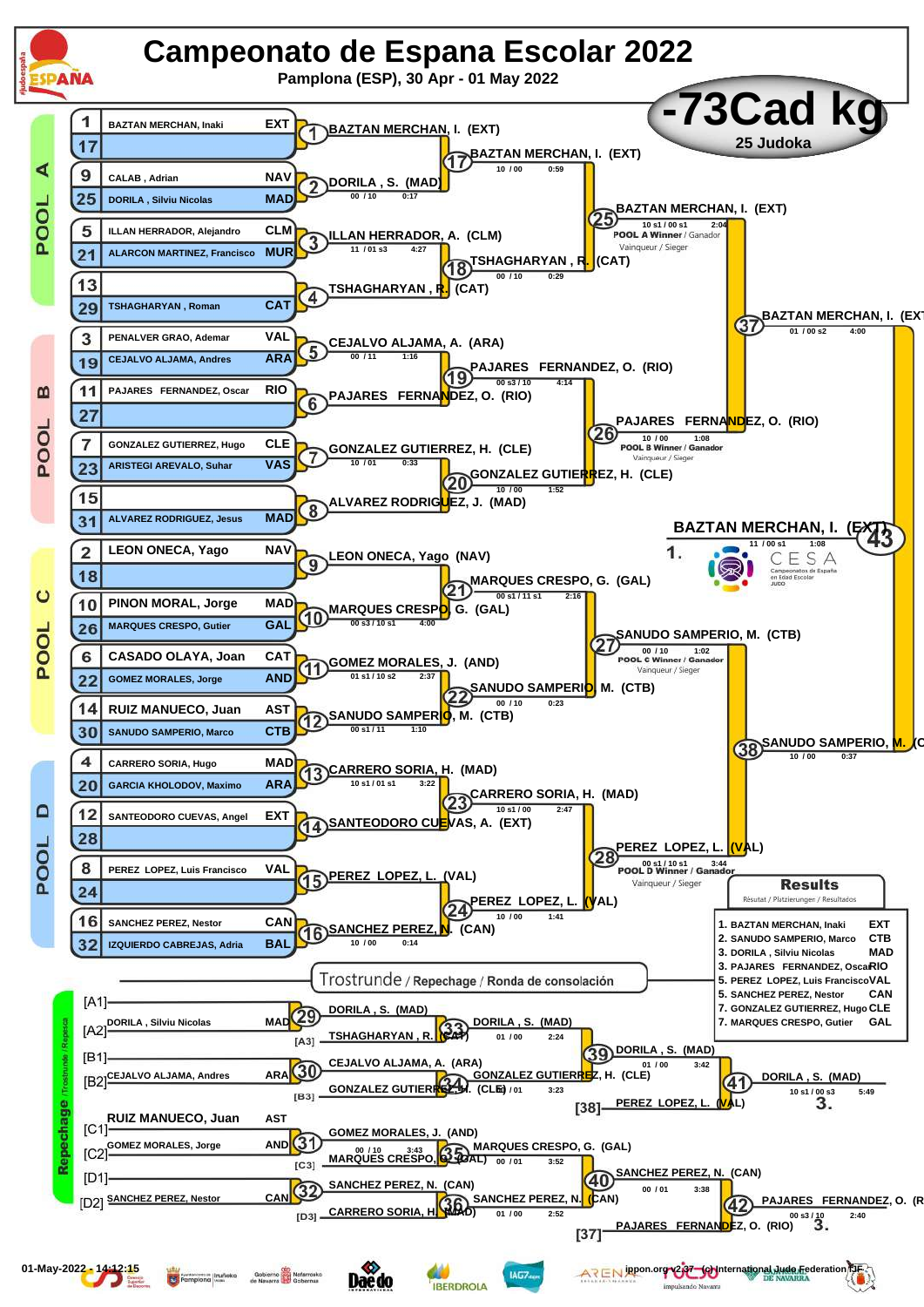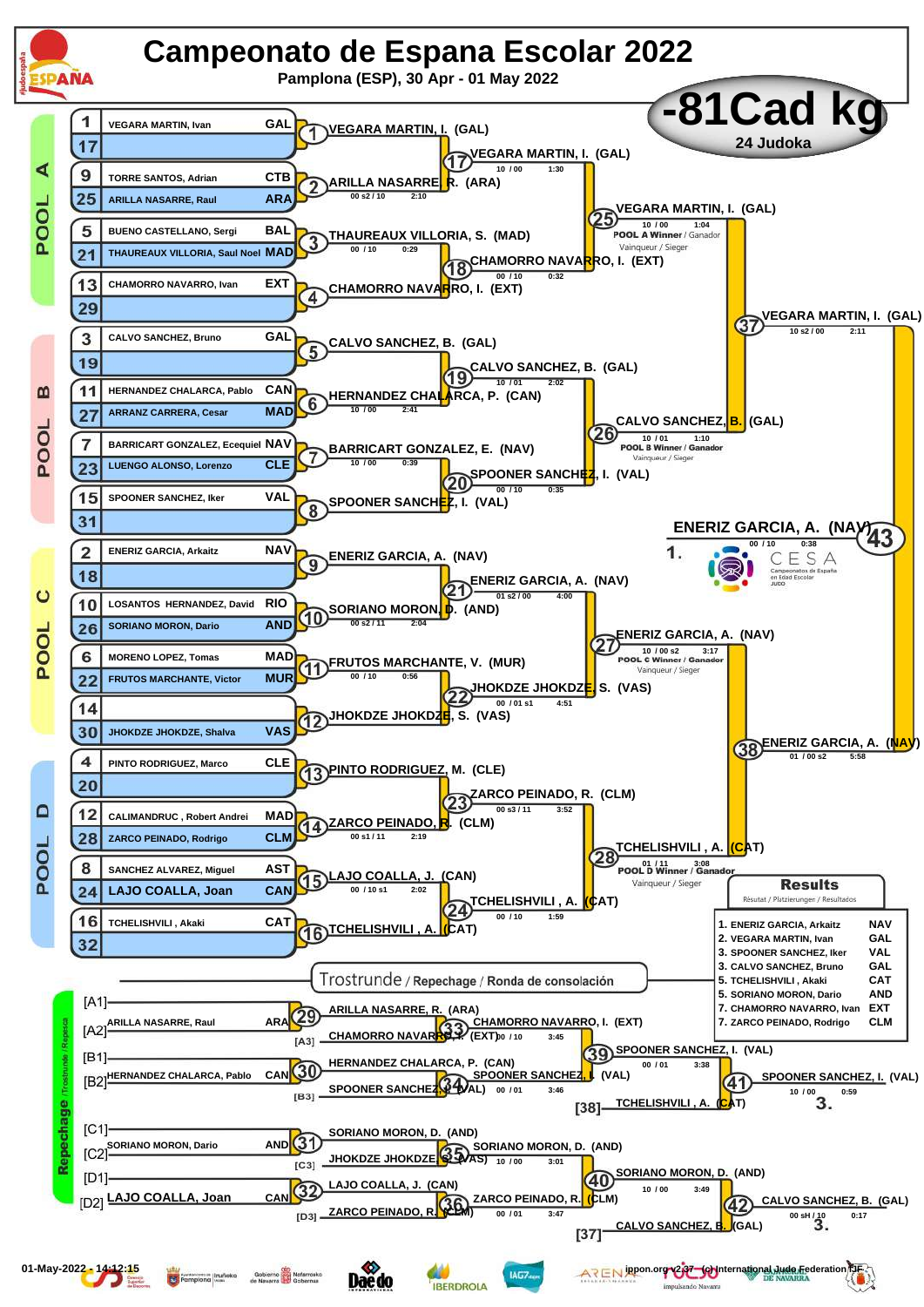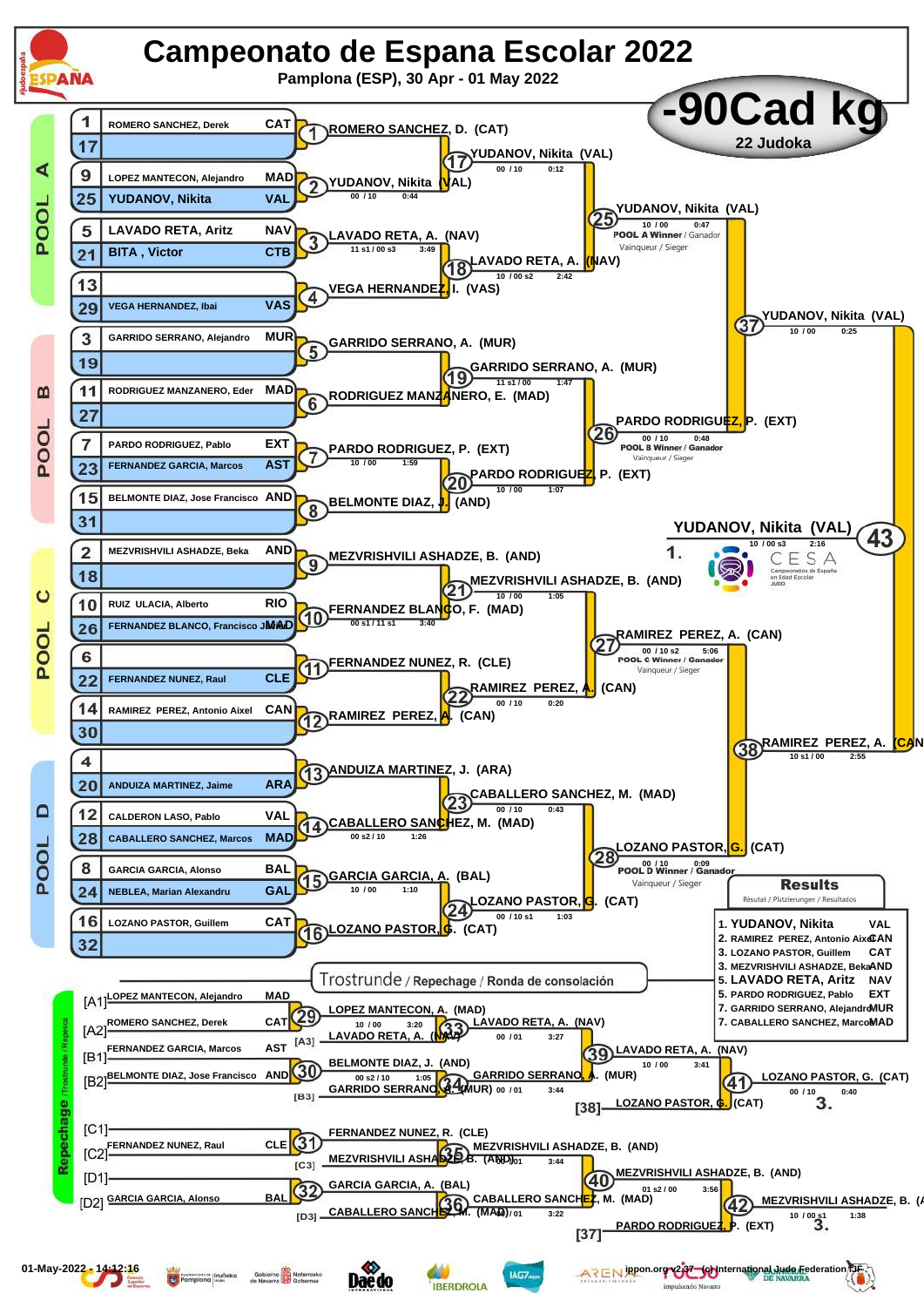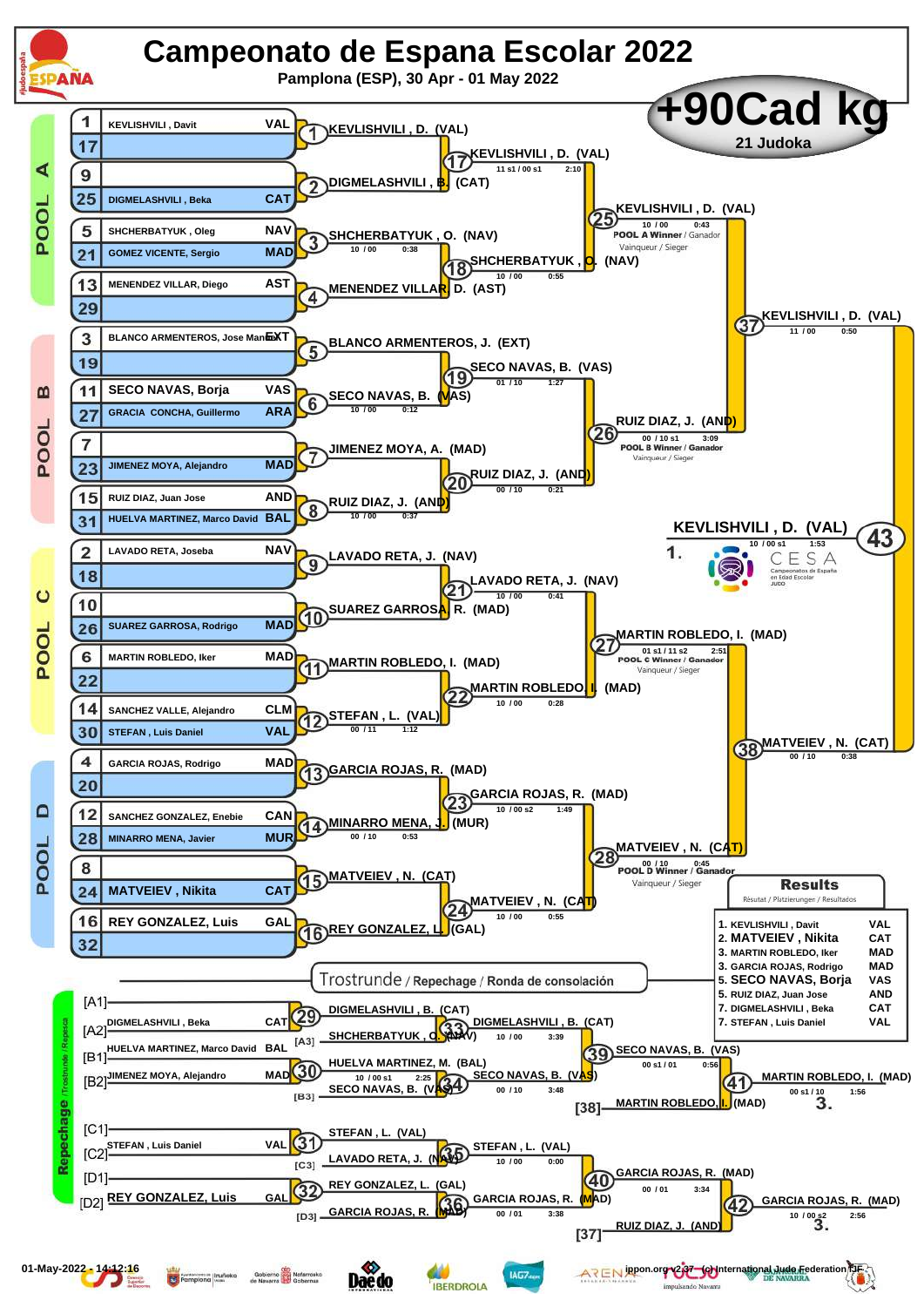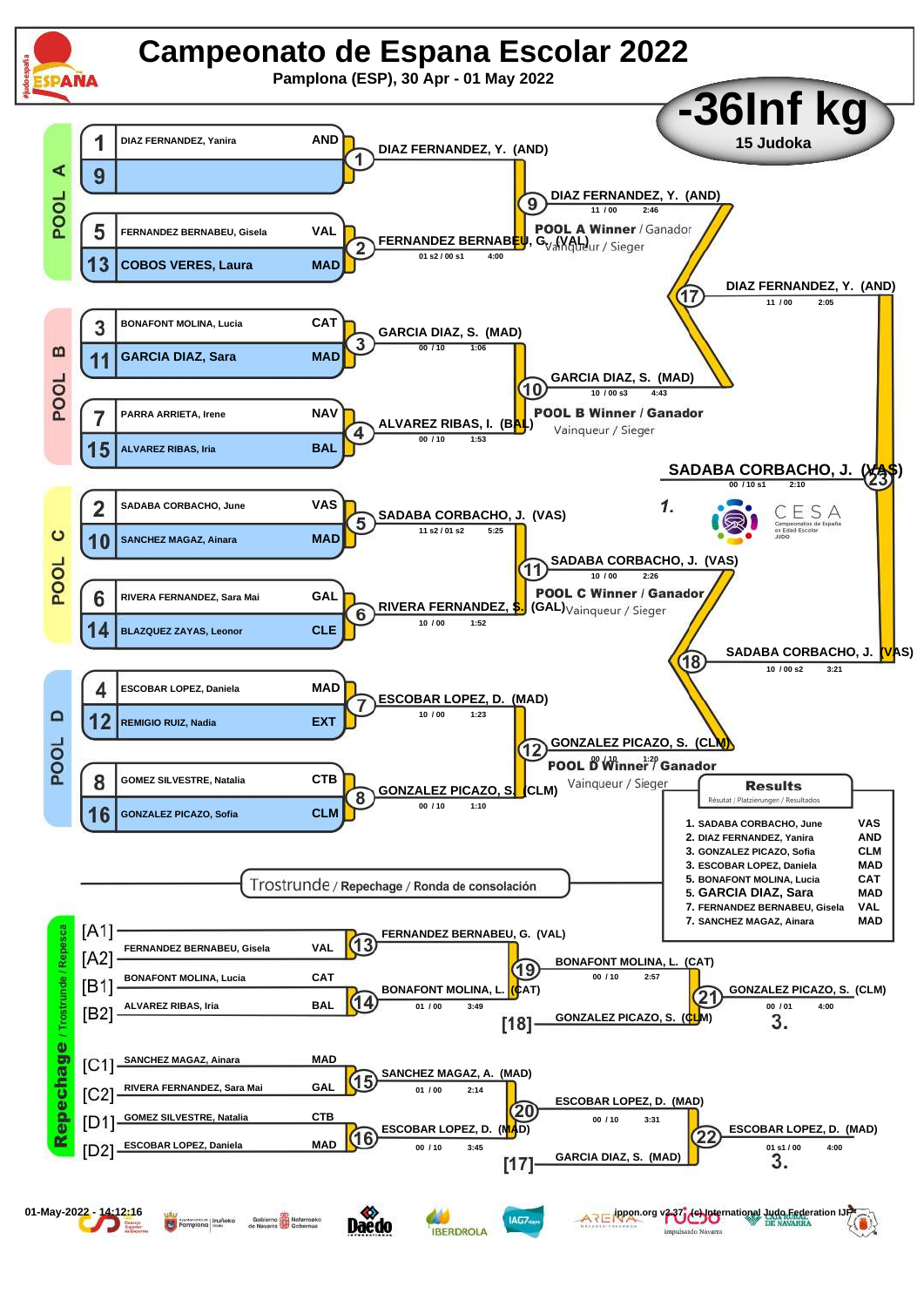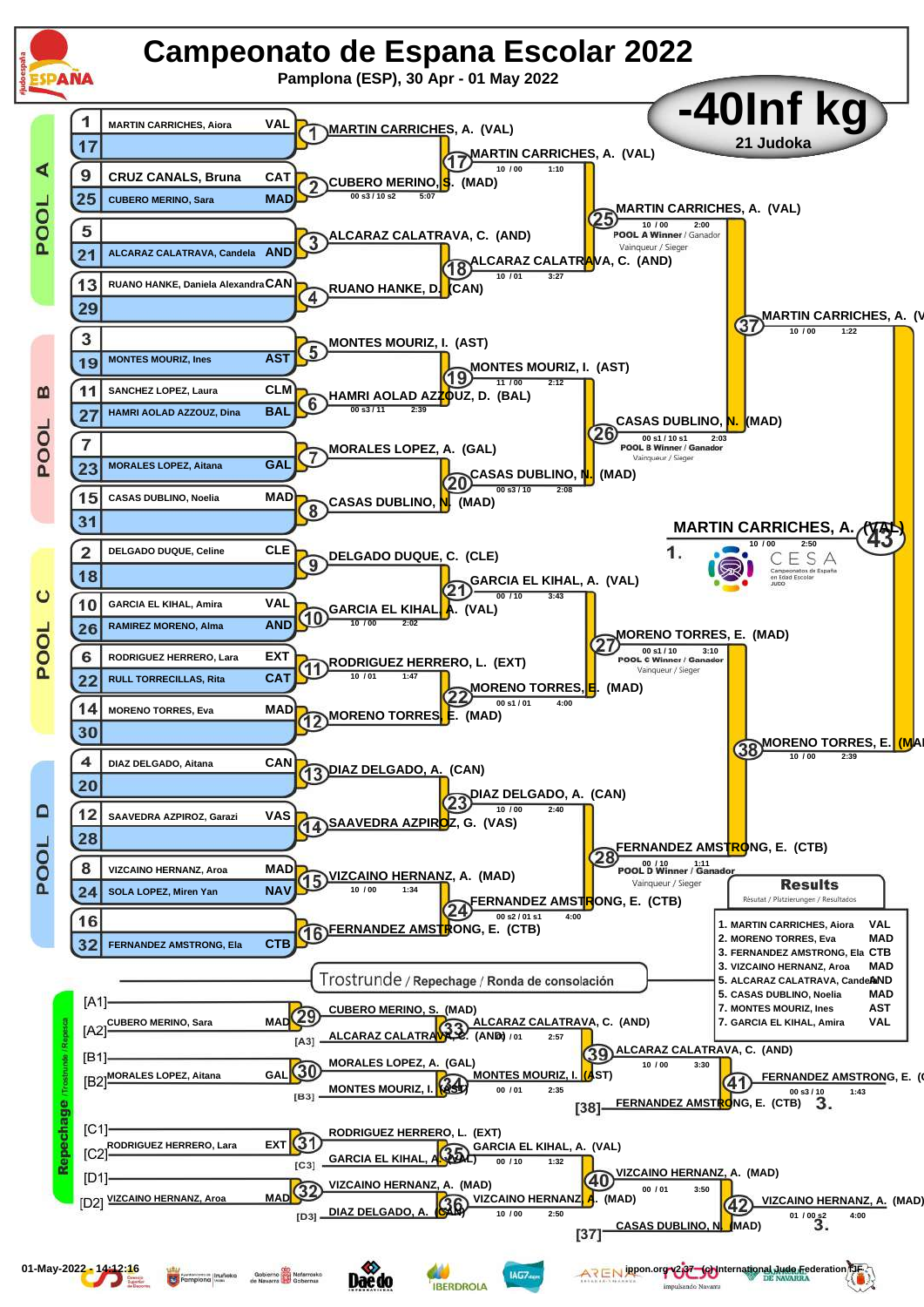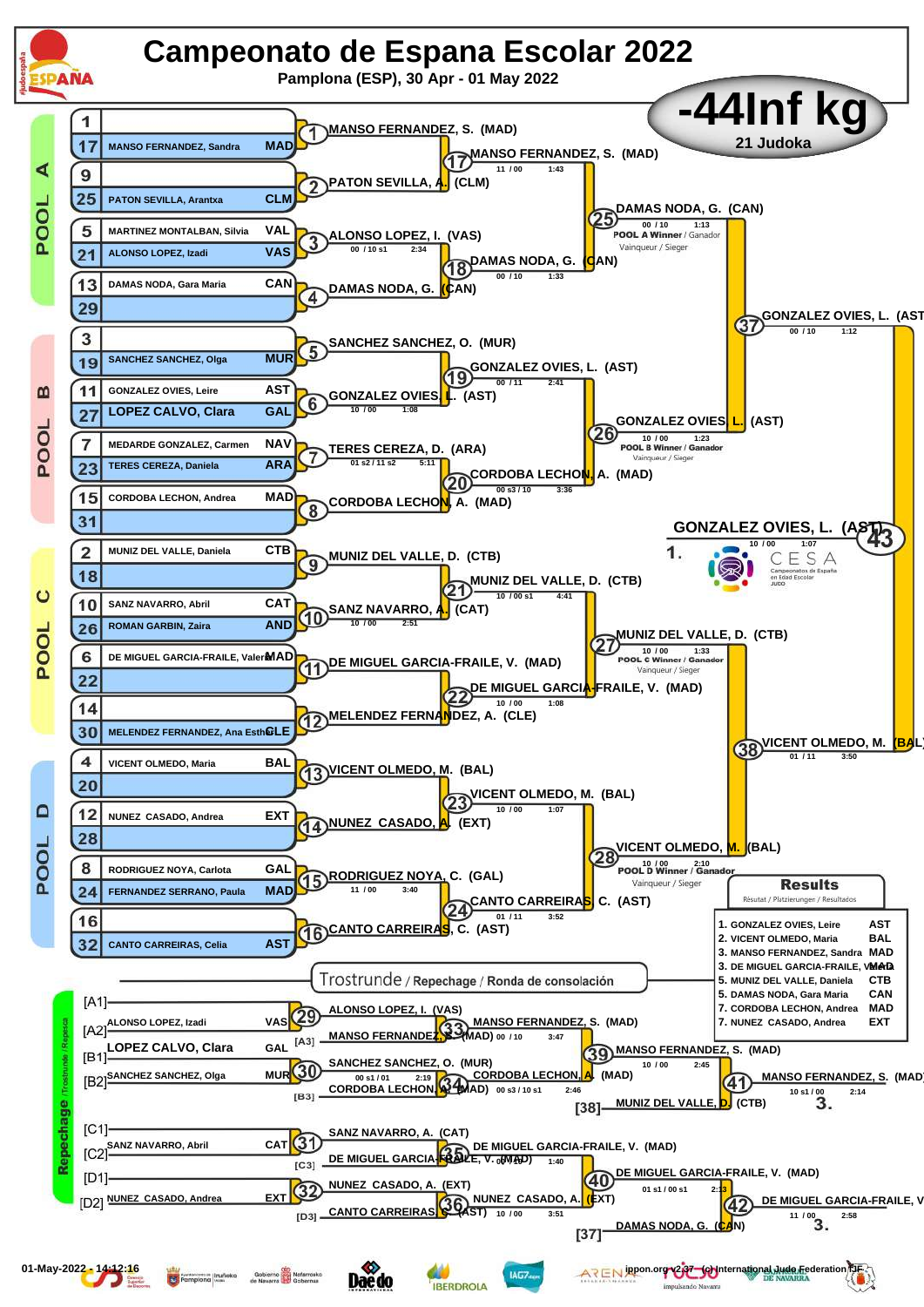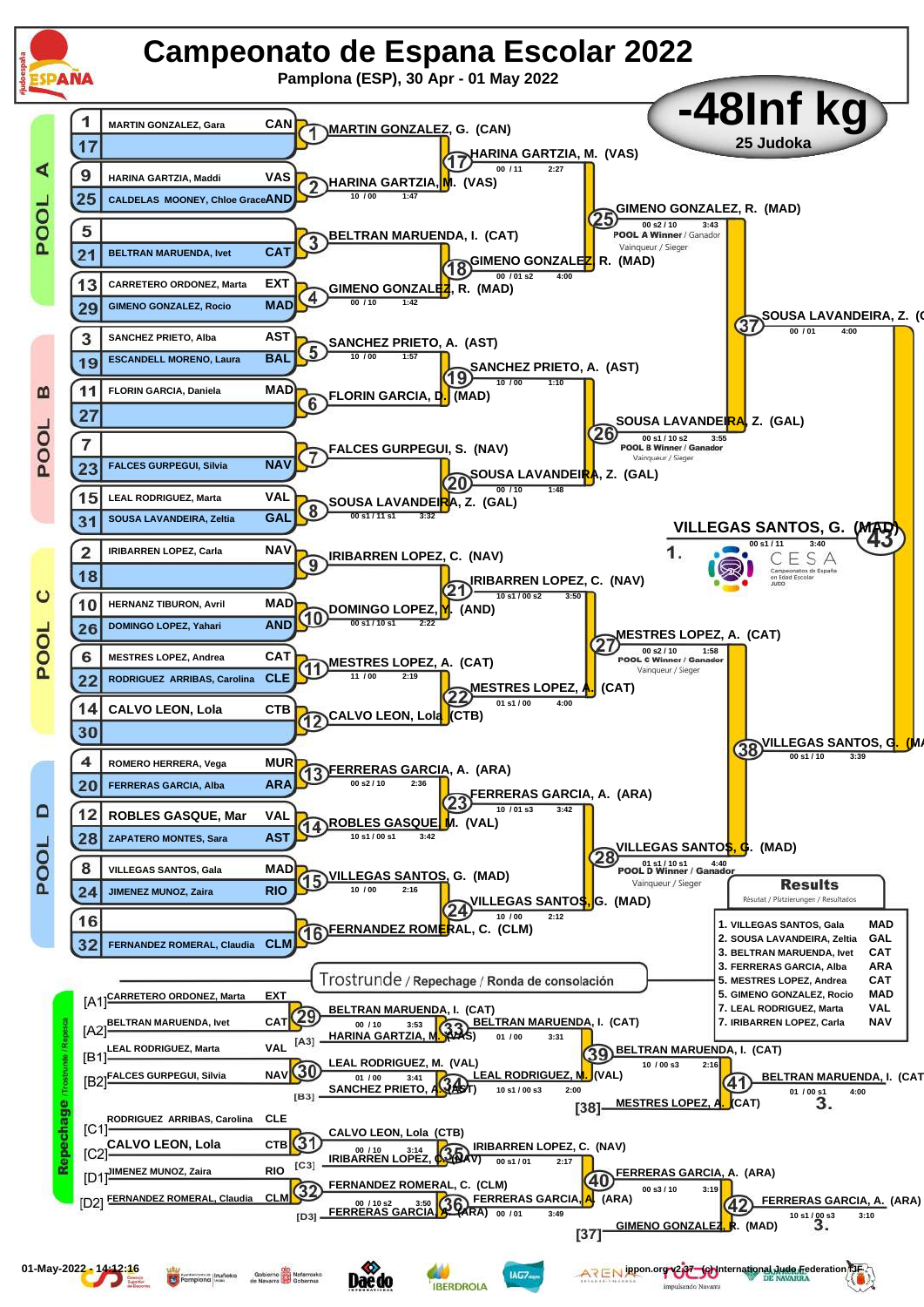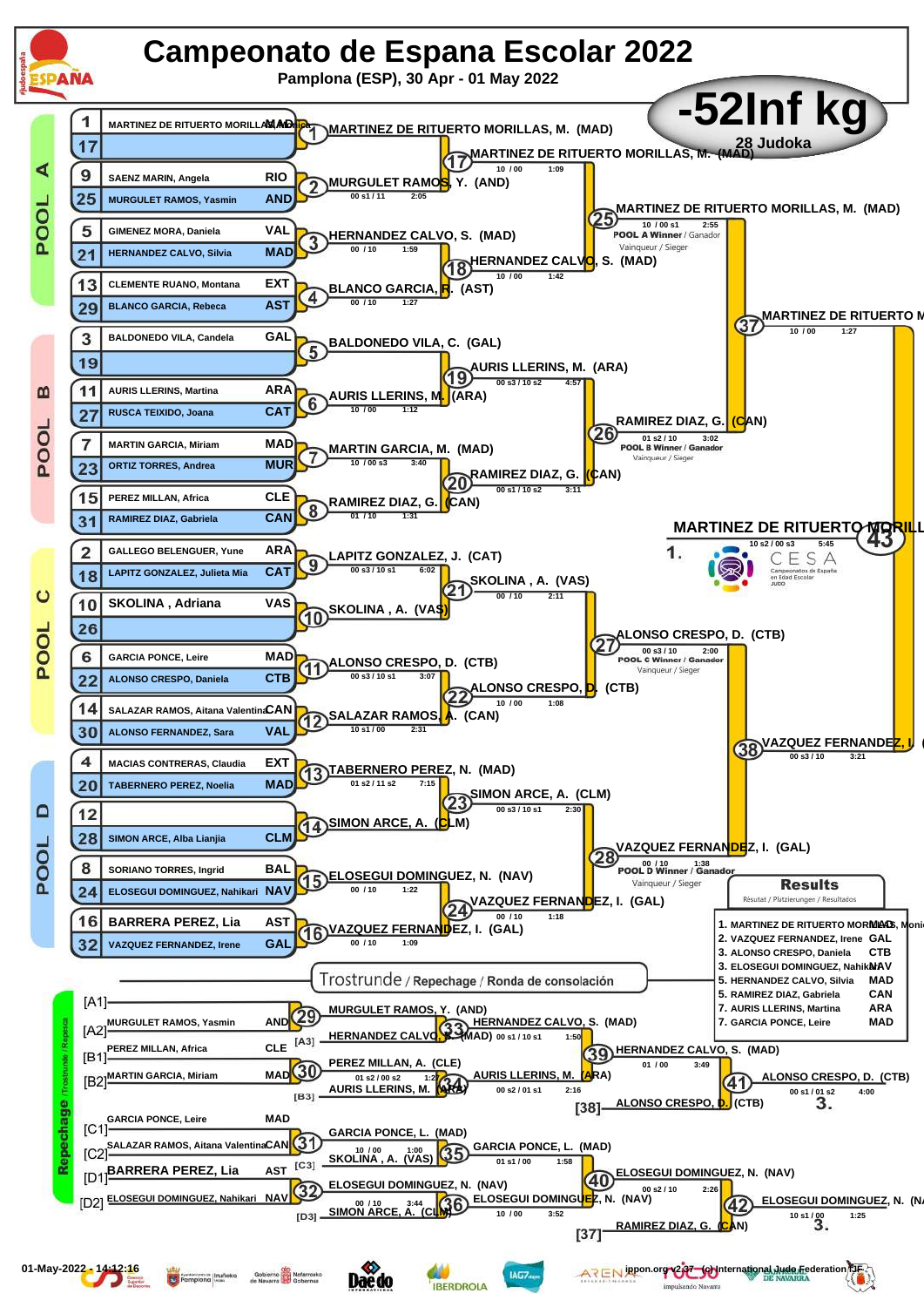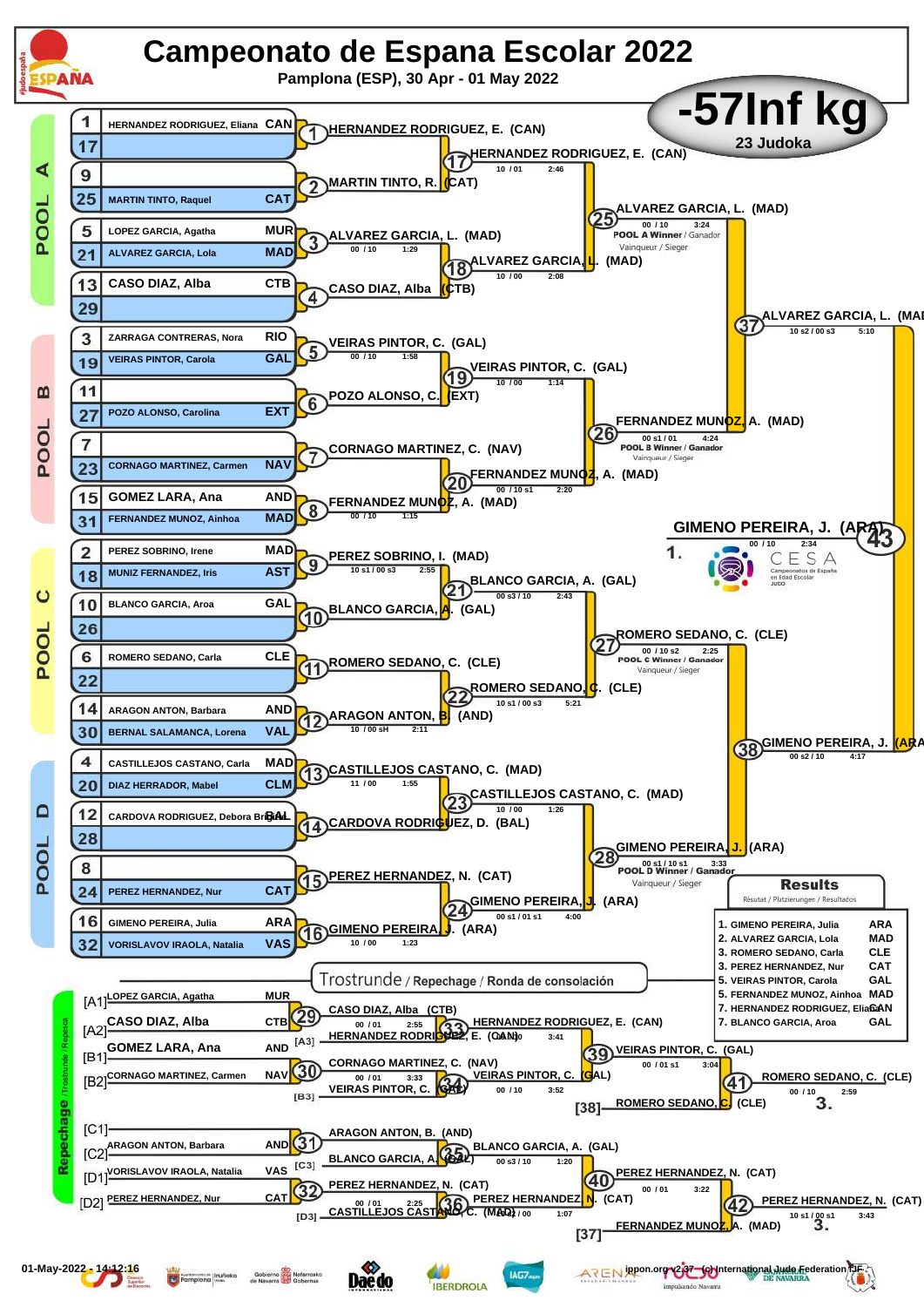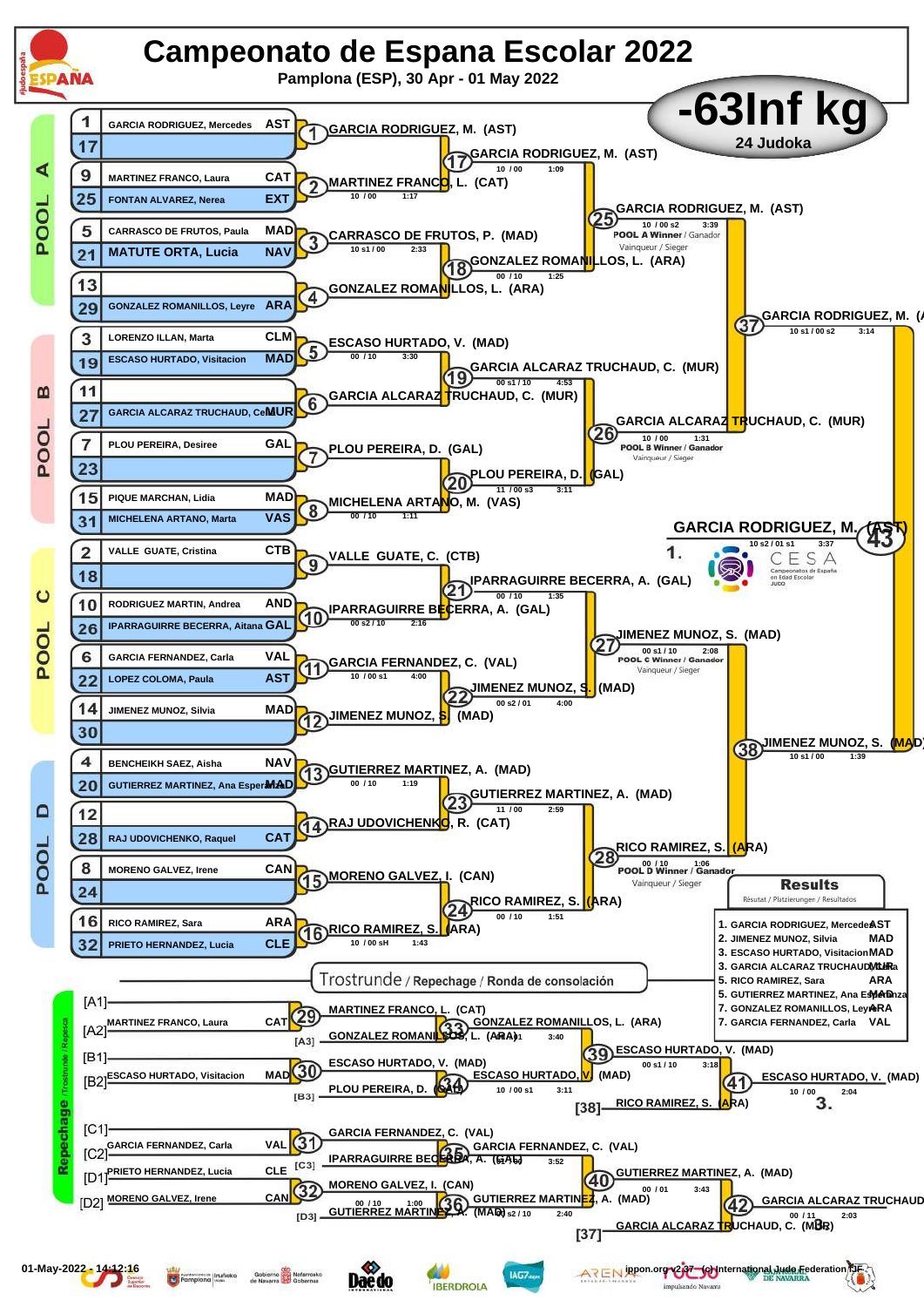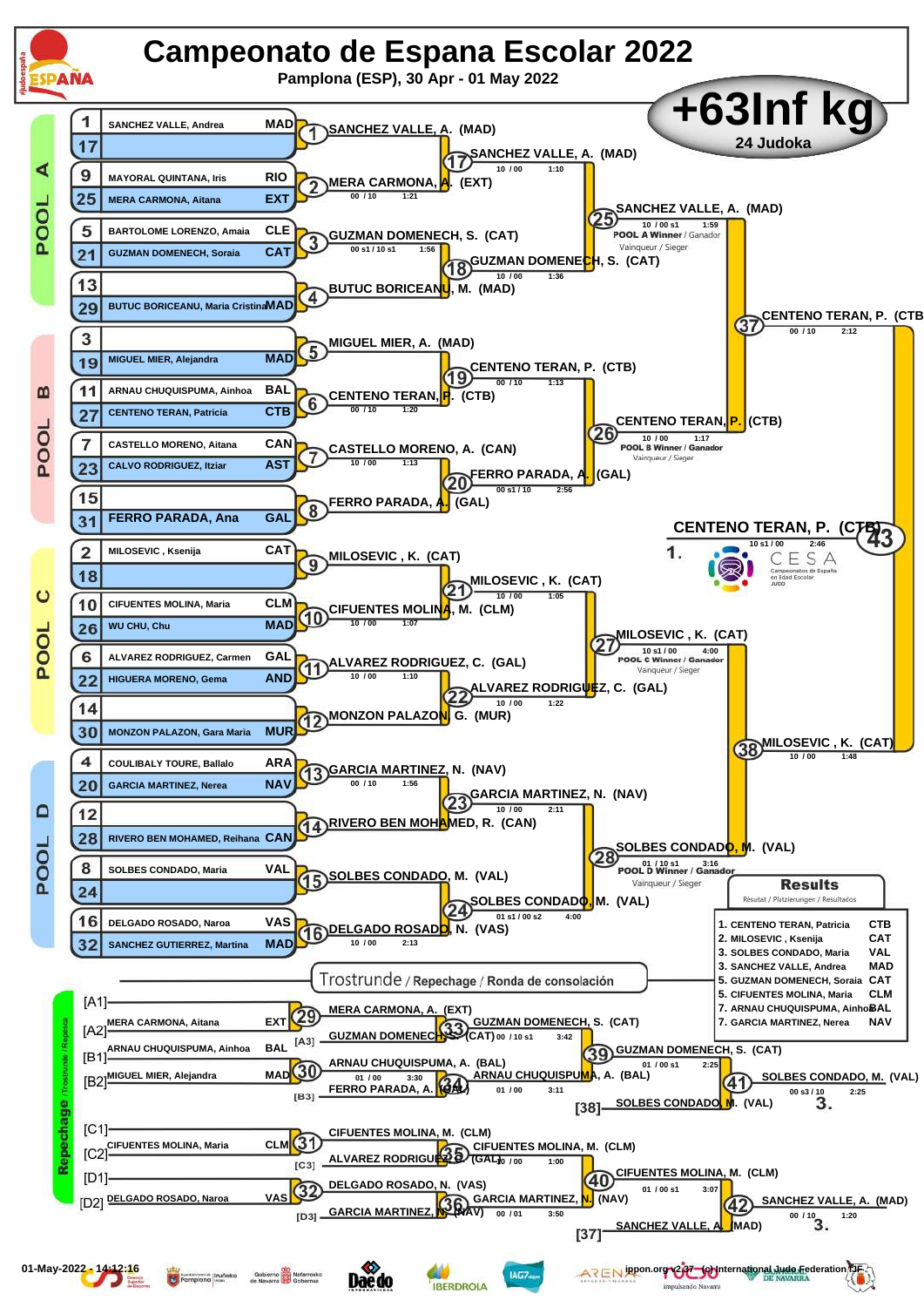## **Campeonato de Espana Escolar 2022**

Pamplona (ESP), 30 Apr - 01 May 2022 **-40Cad kc** 



**SPANA** 

|                                         |  | $\overline{\wedge}$ |  |  |  |
|-----------------------------------------|--|---------------------|--|--|--|
|                                         |  |                     |  |  |  |
| ampeonatos de Españ<br>a Felgel Franken |  |                     |  |  |  |

|                | Campeonatos de España<br>en Edad Escolar<br>OCUR |   |      | 3    |      | 5    |           |
|----------------|--------------------------------------------------|---|------|------|------|------|-----------|
|                | <b>MAD</b><br><b>SERRANO GEMES, Estela</b>       |   | (10) | (10) | (10) | (10) | (40)      |
| $\overline{2}$ | <b>GAL</b><br><b>GIL ESPINA, Lucia</b>           |   |      |      | (10) | (10) | ŋ<br>(20) |
| 3              | SALGUERO CAPELLAN, SoledaEXT                     |   | (10) |      | (10) | (10) | 3<br>(30) |
| 4              | <b>VAL</b><br><b>OJEDA ARANDA, Daniela</b>       |   |      |      |      | (10) | (10)      |
| 5              | MONTERO ALMOGUERA, CarmeAMDria                   | O |      |      |      |      | (0)       |



**5 Judoka**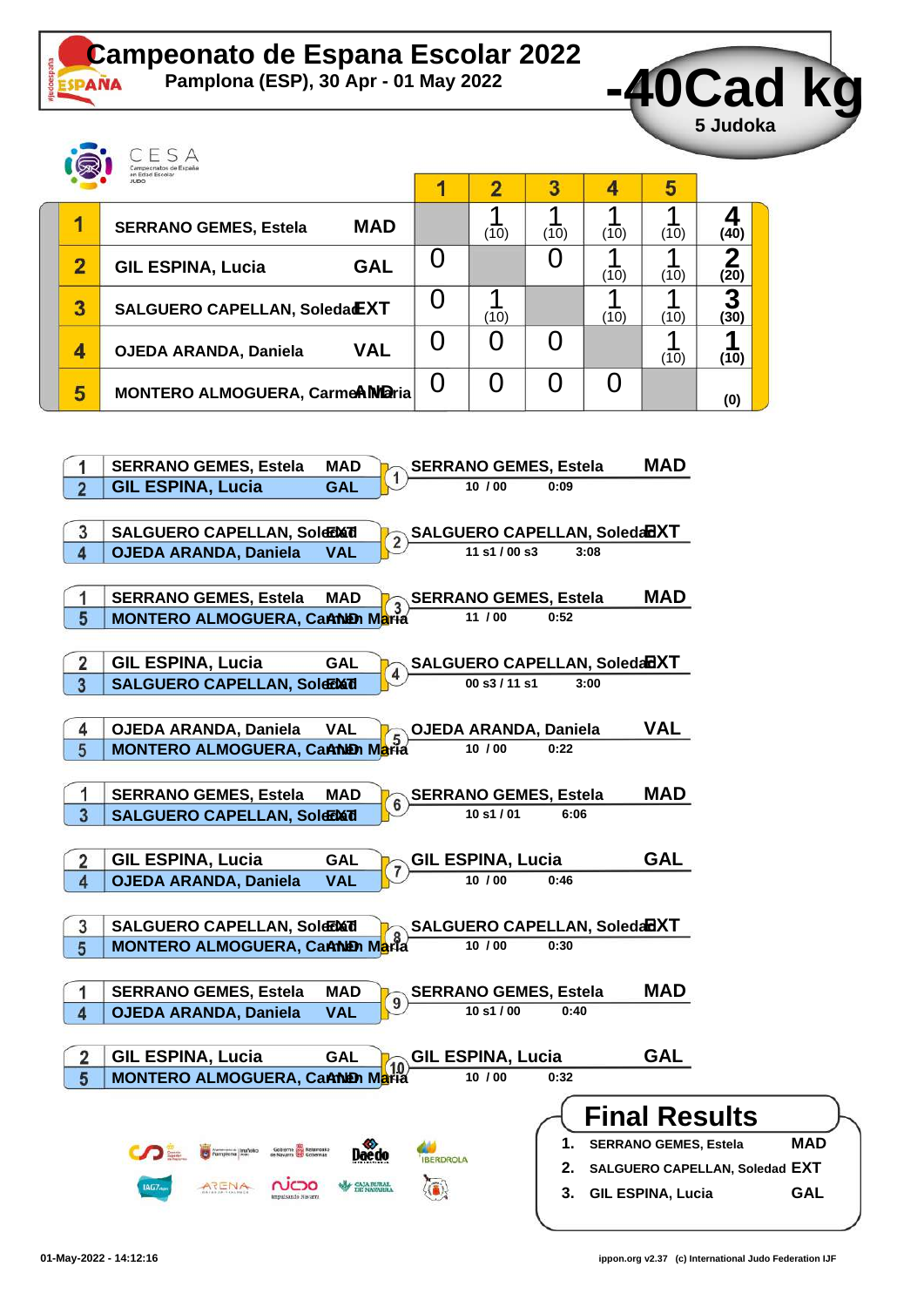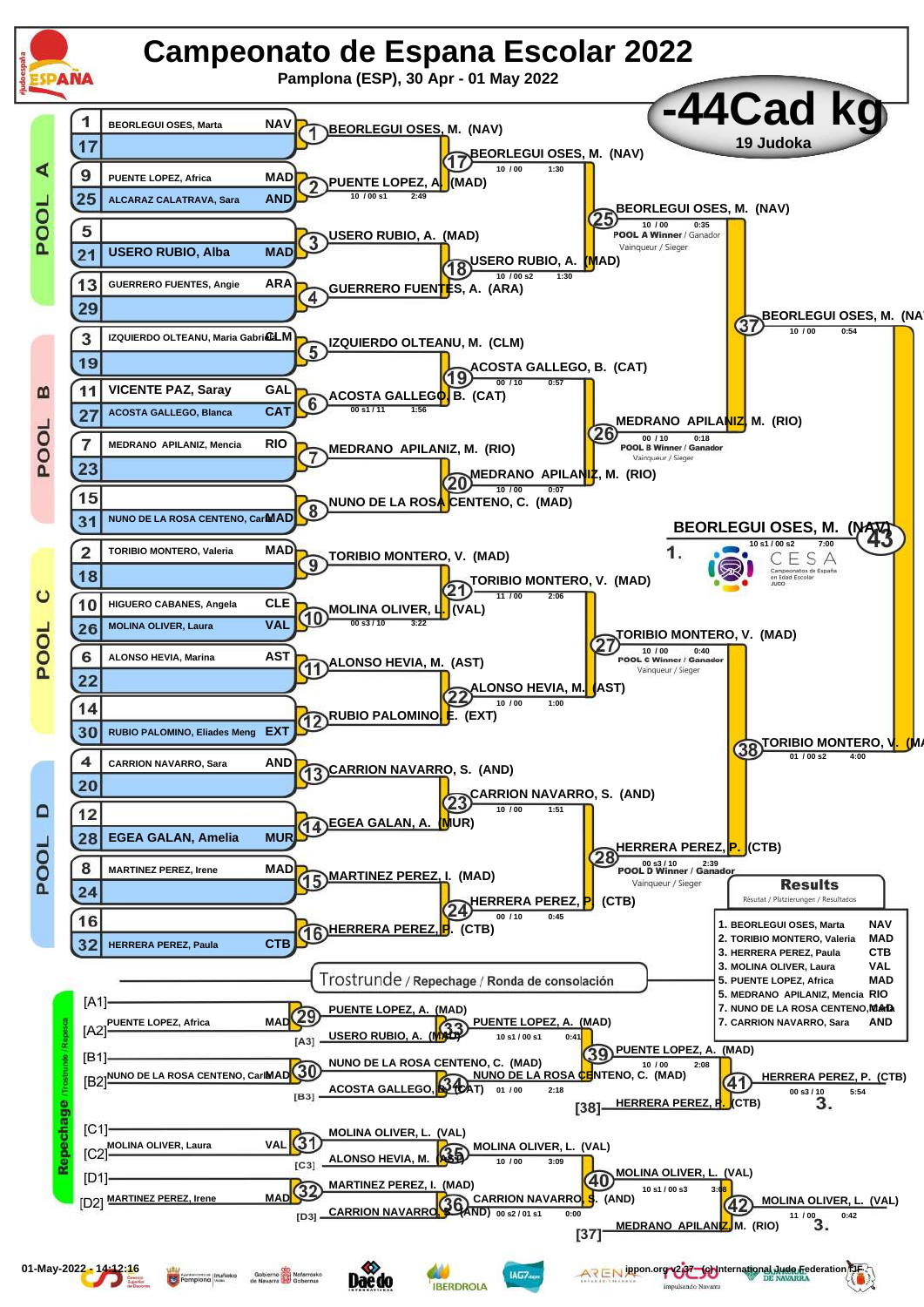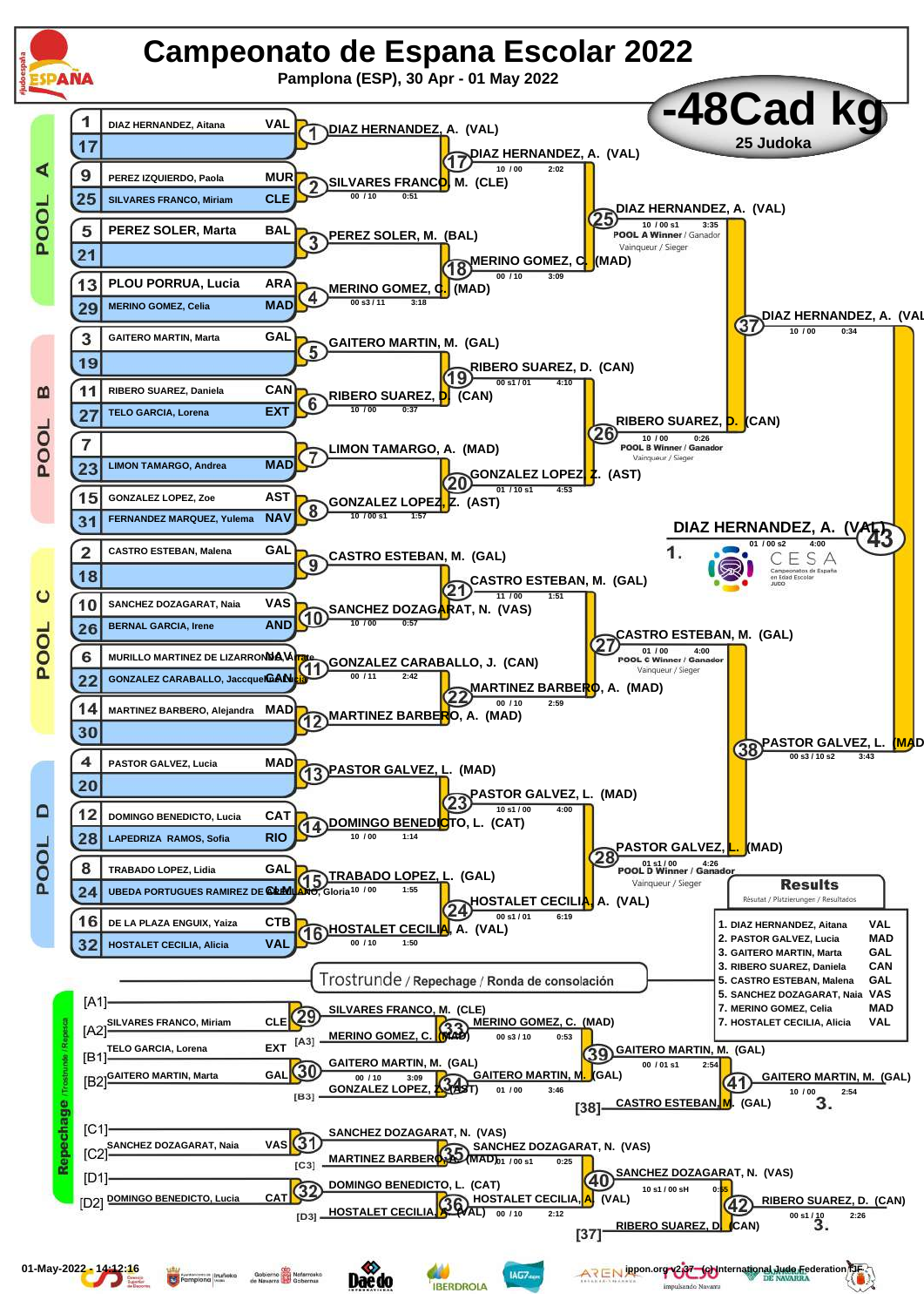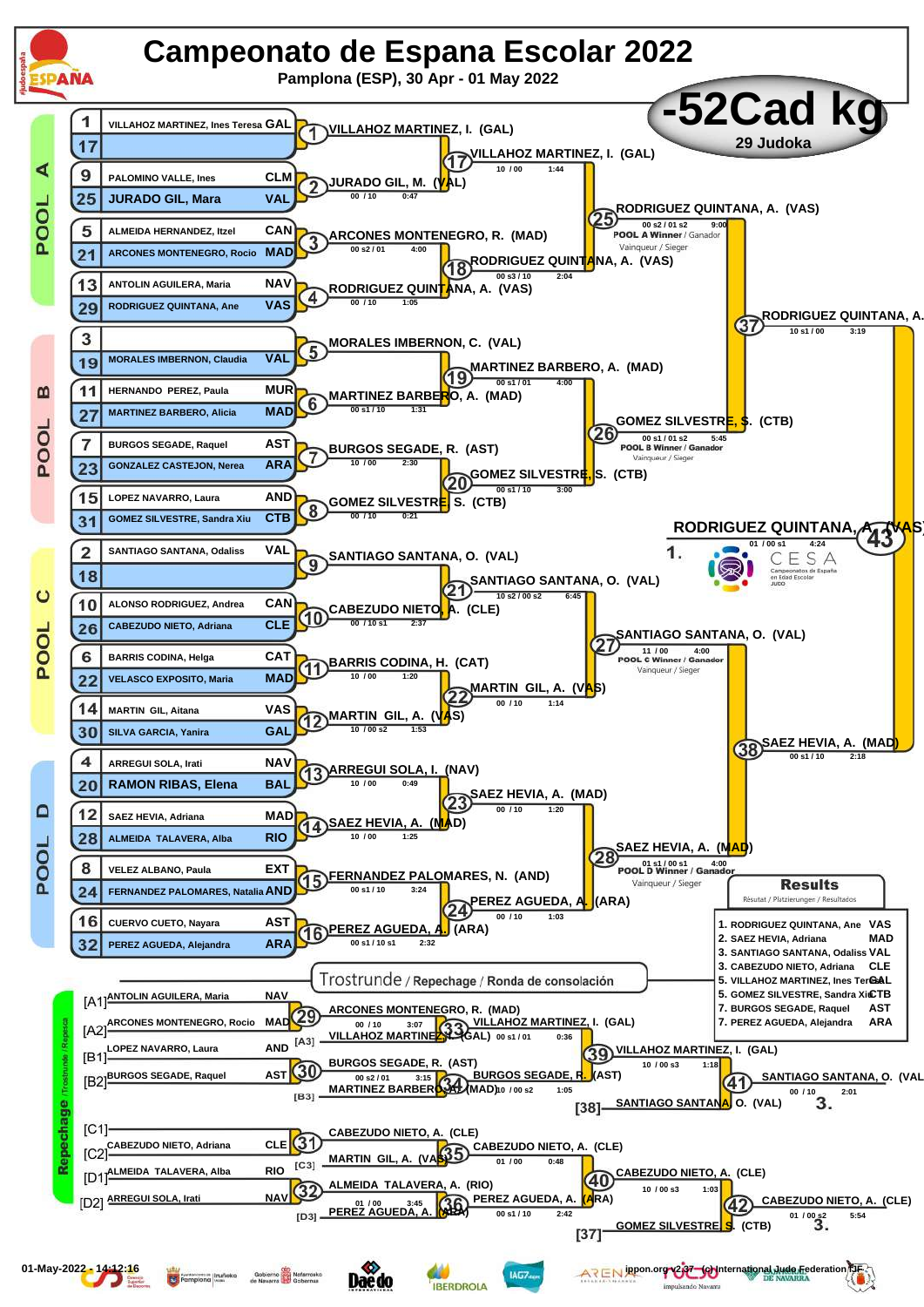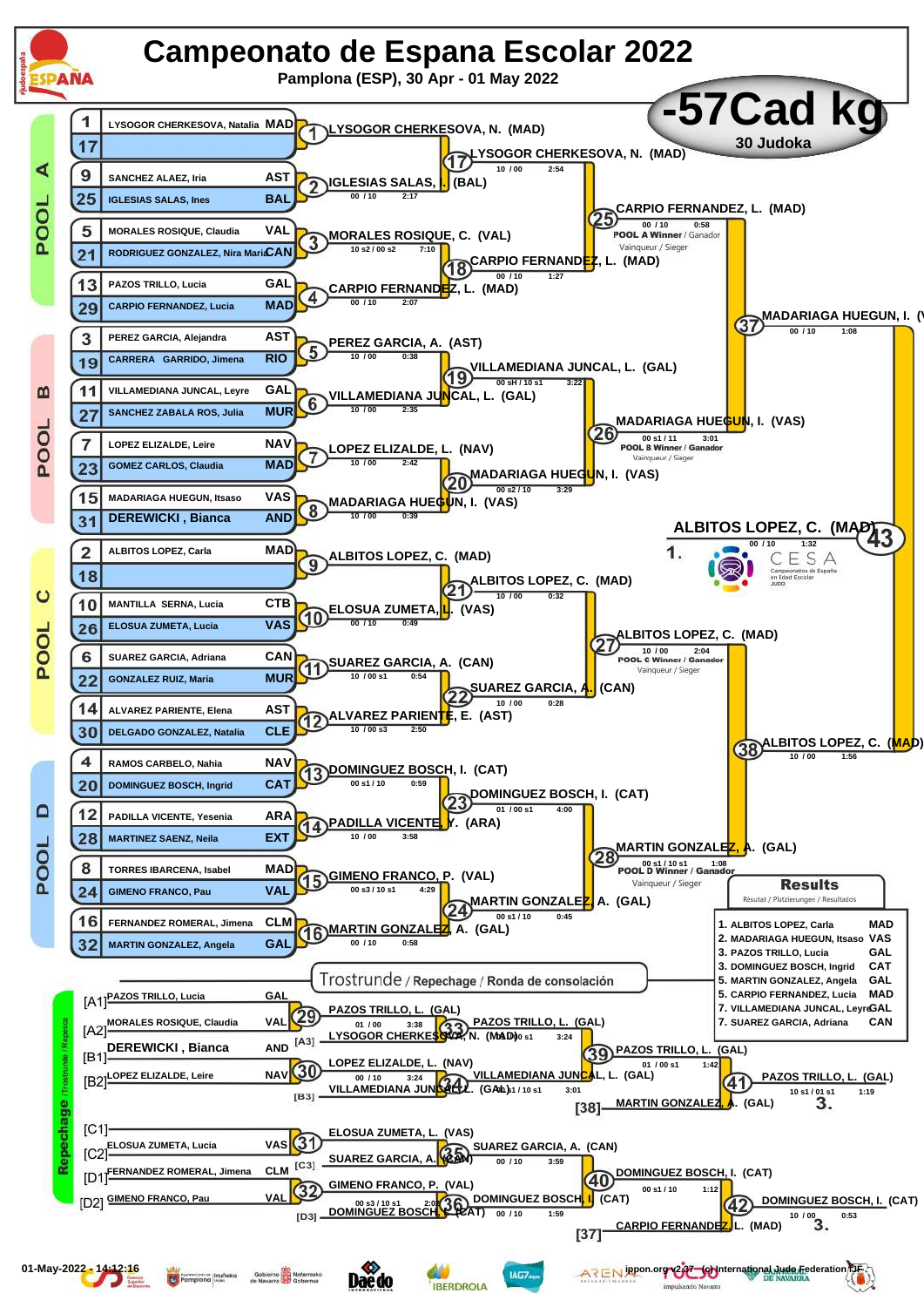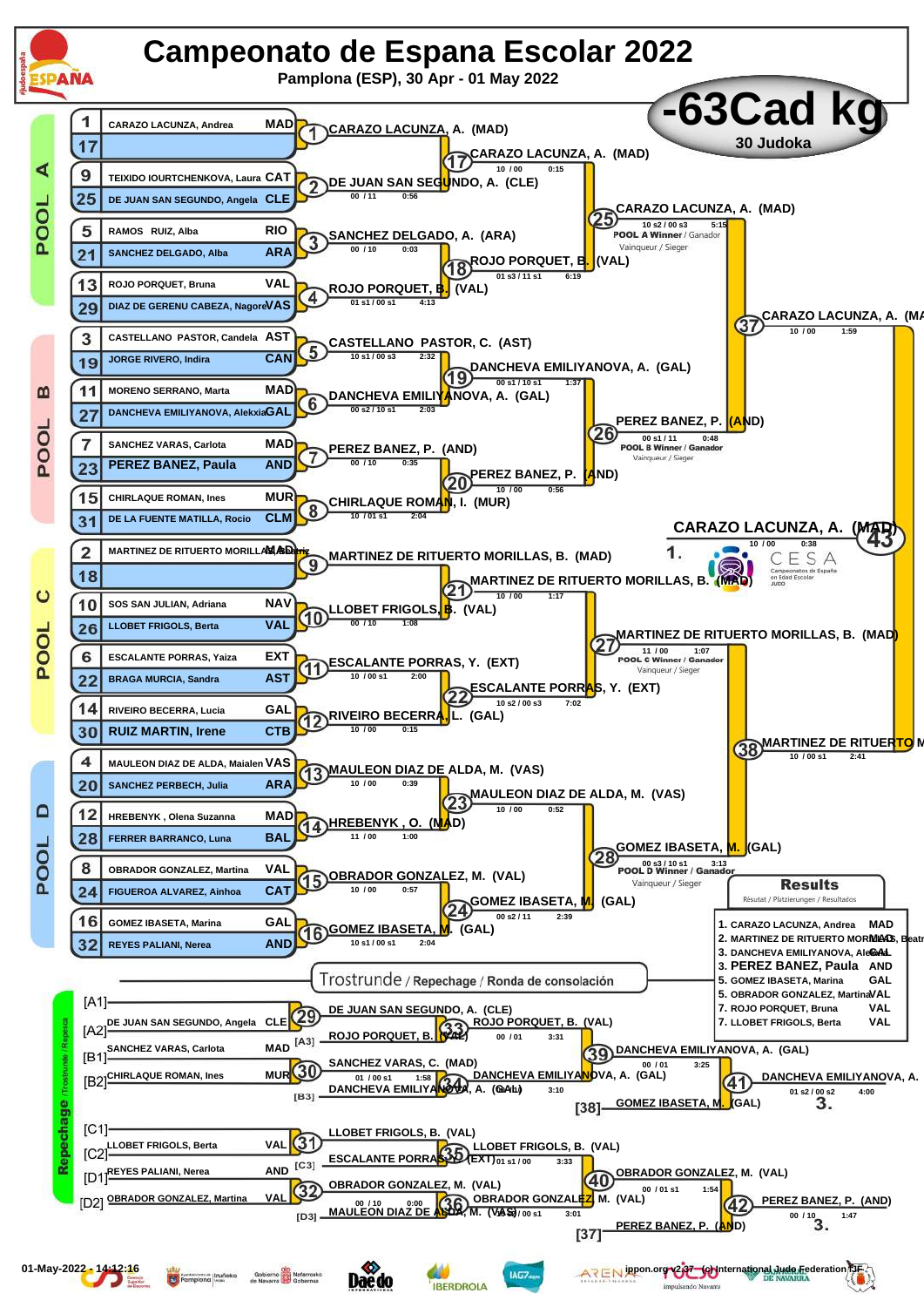